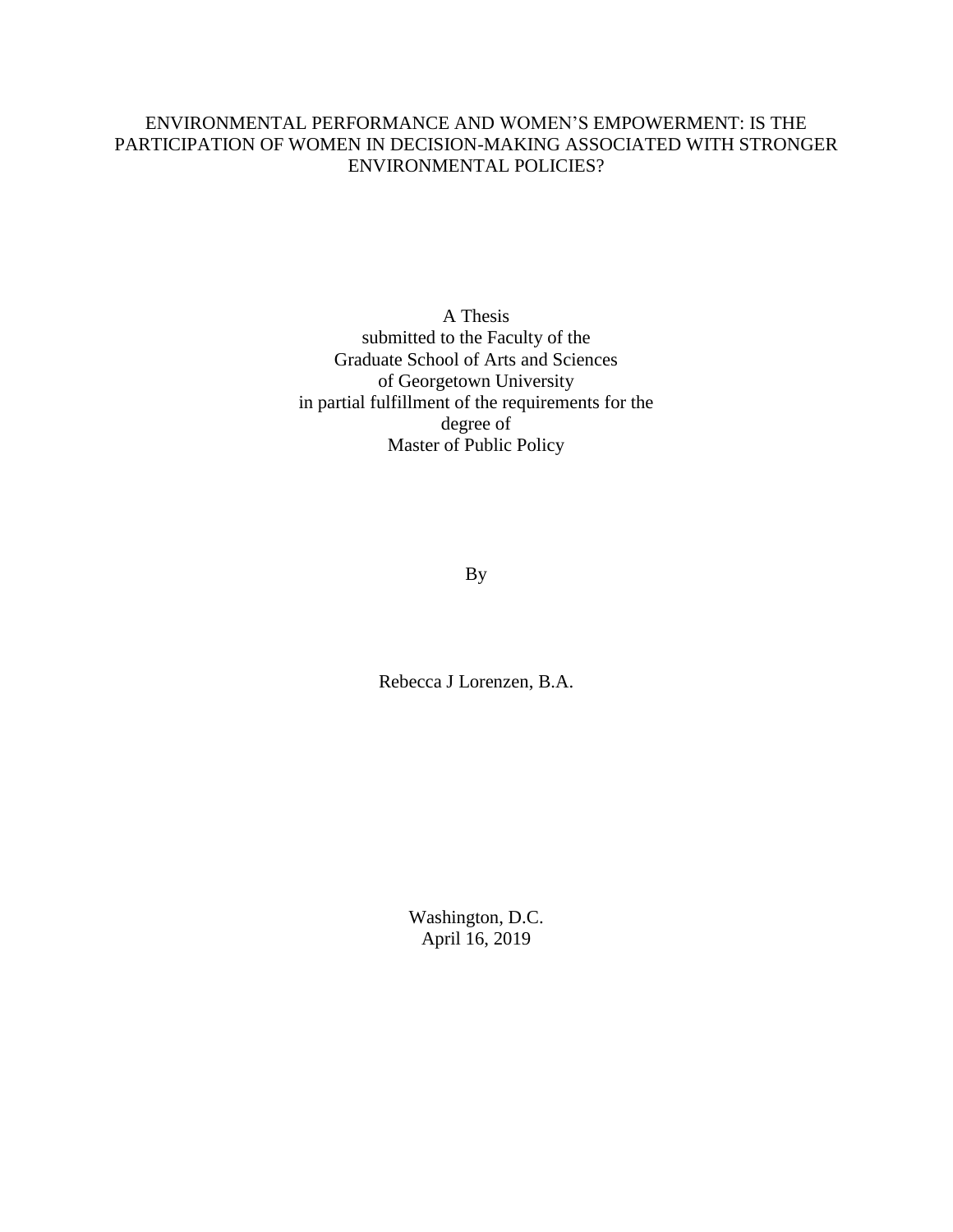Copyright 2019 by Rebecca J Lorenzen All Rights Reserved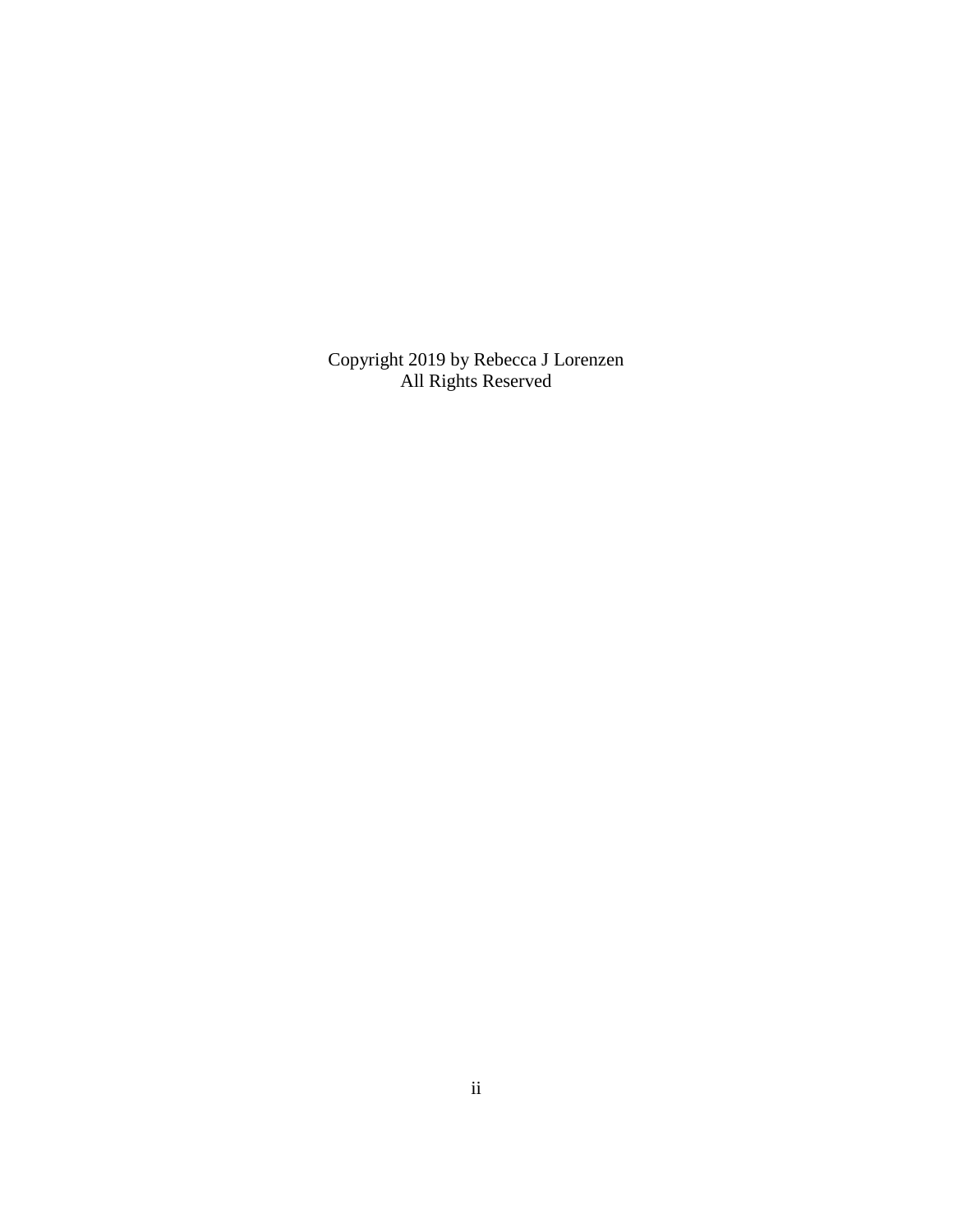### **ENVIRONMENTAL PERFORMANCE AND WOMEN'S EMPOWERMENT: IS THE PARTICIPATION OF WOMEN IN DECISION-MAKING ASSOCIATED WITH STRONGER ENVIRONMENTAL POLICIES?**

Rebecca J Lorenzen, B.A.

Thesis Advisor:Andreas Kern*,* Ph.D.

#### **ABSTRACT**

A small but growing research literature has found positive correlations between the participation of women in political decision-making and the comprehensiveness of the environmental policies in a country. In this thesis, I hypothesize that political empowerment of women is associated with greater environmental protection. Using a comprehensive dataset covering 194 countries in the time span between 2007 and 2015, I find substantial empirical support for my hypothesis. The results of this statistical analysis with aggregate indicators for female empowerment and environmental performance suggest that a positive and statistically significant association between both variables exists. This finding is robust to the inclusion of confounding factors such as GDP per capita, GDP growth, level of democratization, urbanization, industrialization, military expenditures, and globalization, and is consistent with the existent body of research. From a policy perspective, these results support the notion that legislators promoting comprehensive efforts towards promoting gender equality could potentially enjoy the added benefit of stronger environmental policies and protection efforts.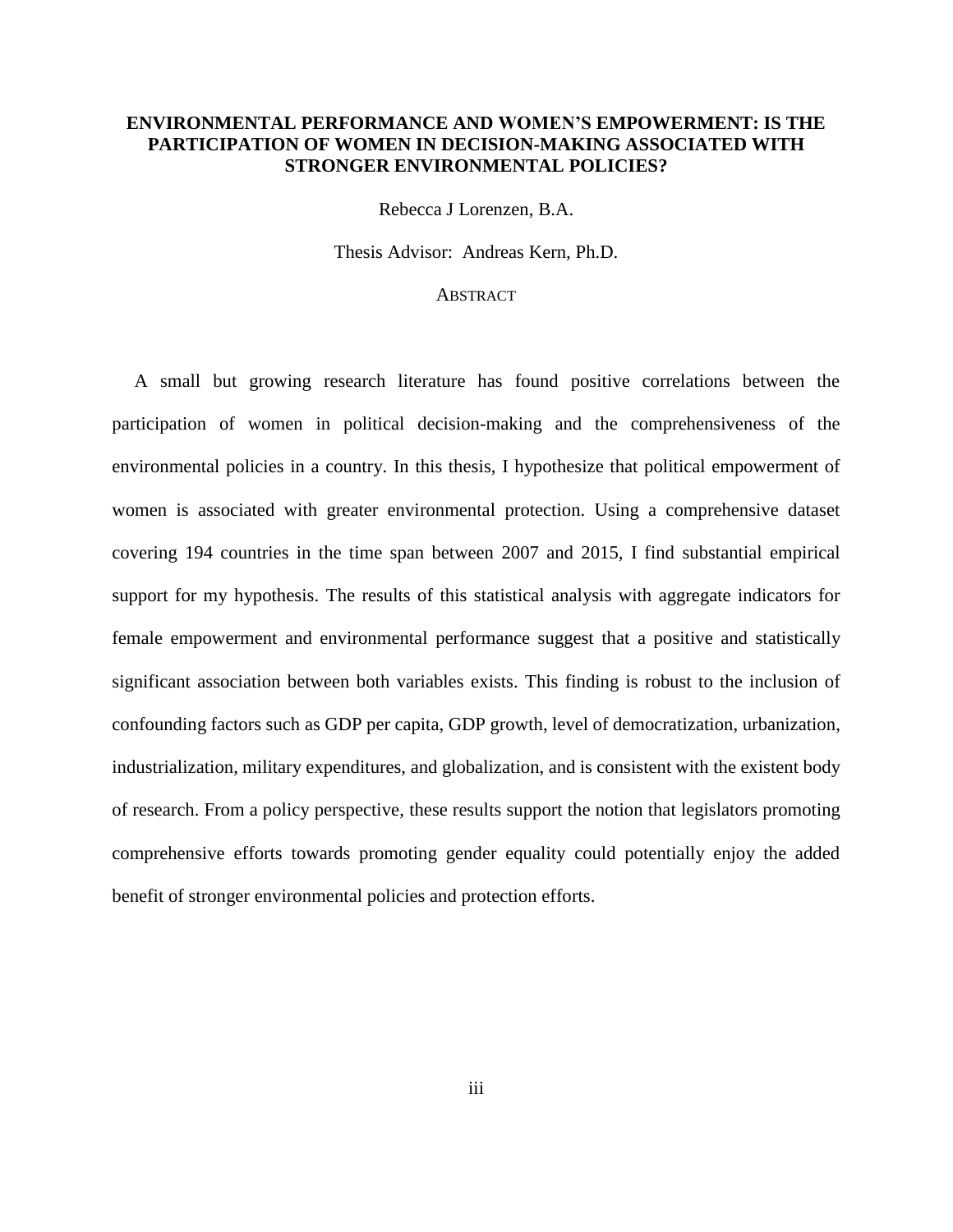# **TABLE OF CONTENTS**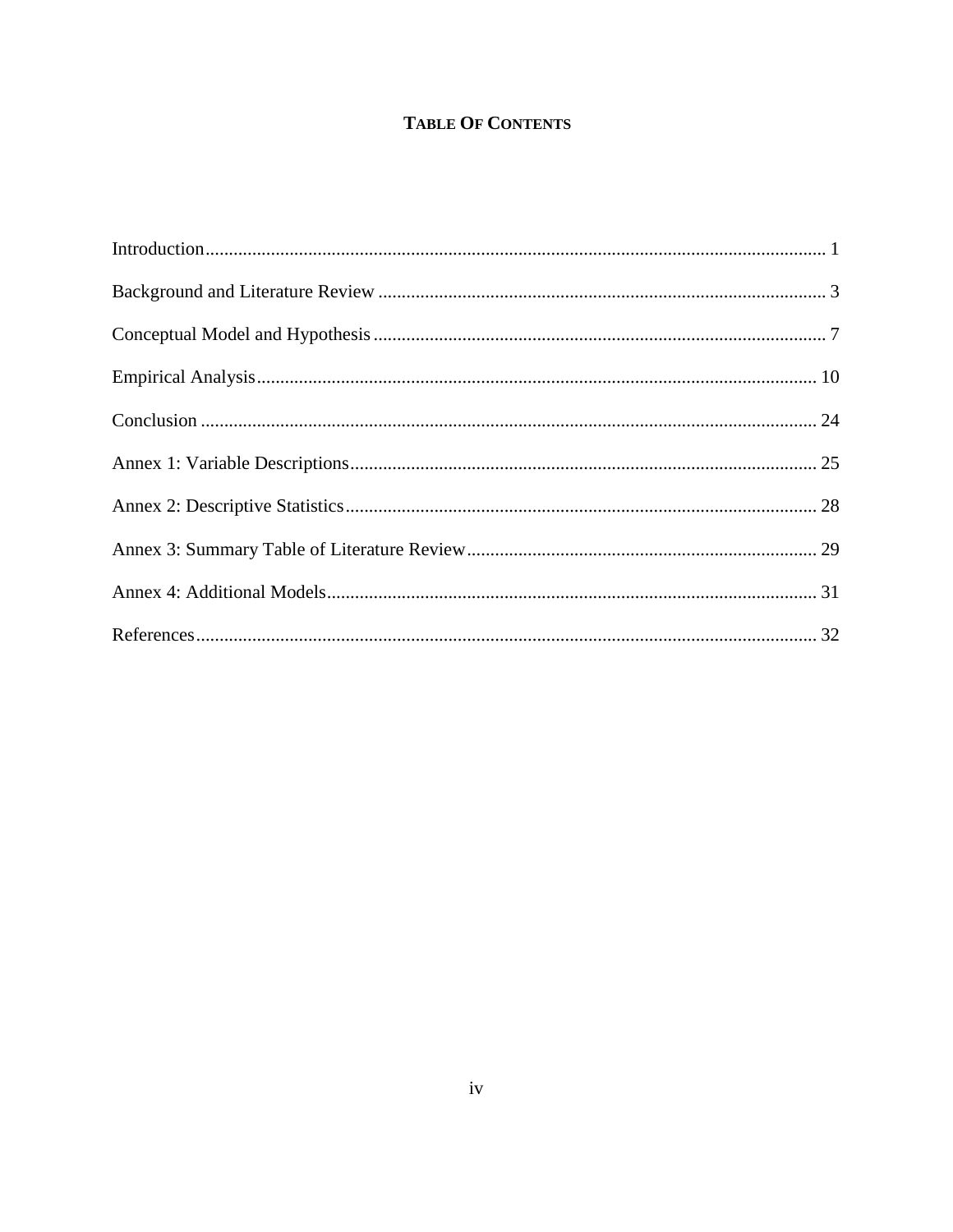## **LIST OF FIGURES**

| Figure 3. Scatterplot with CO <sub>2</sub> emissions and Women Political Empowerment Index 19           |  |
|---------------------------------------------------------------------------------------------------------|--|
| Figure 4. Scatterplot with CO <sub>2</sub> emissions (logged) and Women Political Empowerment Index. 19 |  |

## **LIST OF TABLES**

| Table 2. Linear regressions with additional control variables (models 1, 1A, 1B, 1C, and 1D). 16 |  |
|--------------------------------------------------------------------------------------------------|--|
|                                                                                                  |  |
|                                                                                                  |  |
|                                                                                                  |  |
|                                                                                                  |  |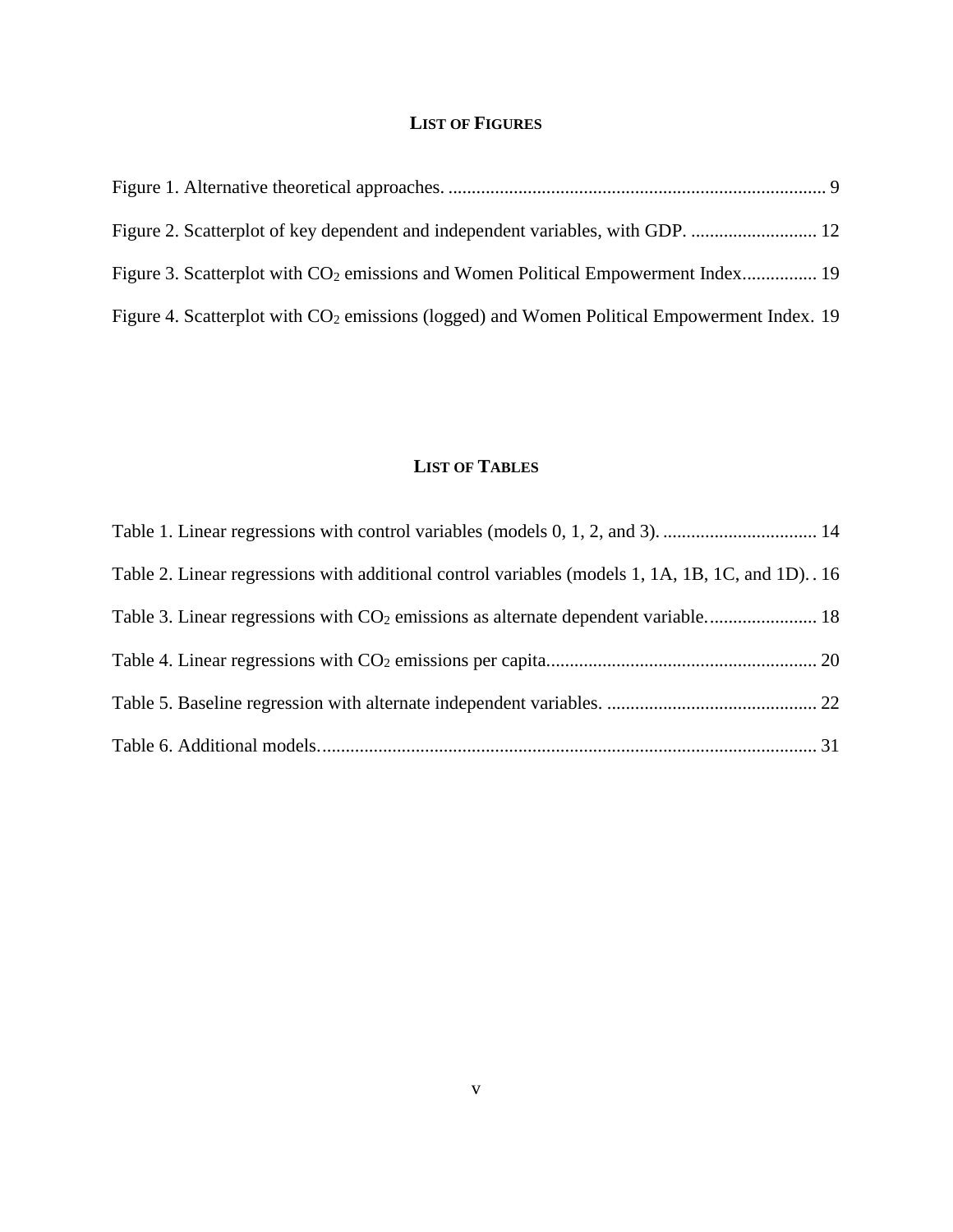#### **INTRODUCTION**

<span id="page-5-0"></span>Anthropogenic climate change and environmental degradation constitute one of the most pressing issues of the  $21^{st}$  century,<sup>1</sup> yet different countries have demonstrated disparate levels of commitment to address these challenges. <sup>2</sup> As such, it is relevant to study all potential sources of these differences in policy response.<sup>3</sup> In this thesis, I attempt to identify whether the political empowerment of women in a society might potentially contribute to the implementation of stronger environmental protections across different countries.

A small but growing number of studies find positive correlations between indicators related to women's empowerment and the environmental performance of different countries and communities. Nugent and Shandra, for example, find a positive association between protected land area and an index for women's political status<sup>4</sup>; while Mavisakalyan and Tarverdi find a positive association between the proportion of women in national parliaments and the strength of climate change policies in a country.<sup>5</sup> Most of the literature does not assert a causal relationship, but any causal links that might be established in the future would point to the political empowerment of women as an important aspect of environmental policy to harness in the future. This thesis will attempt to complement this existing body of research through regression analysis using panel data from the 2018 Quality of Government dataset.

I begin by reviewing the theoretical literature on feminist perspectives addressing the role of gender in environmental policy, as well as the main findings of a selection of empirical studies.

<sup>&</sup>lt;sup>1</sup> Christina Ergas and Richard York, "Women's status and carbon dioxide emissions: A quantitative cross-national analysis," *Social Science Research*, Vol. 41 (2012).

<sup>&</sup>lt;sup>2</sup> Astghik Mavisakalyan and Yashar Tarverdi, "Gender and climate change: Do female parliamentarians make difference?" in *European Journal of Political Economy* (2018). 3 *Ibid*.

<sup>4</sup> Colleen Nugent and John M. Shandra, "Environmental Protection Efforts, Women's Status, and World Polity: A Cross-National Analysis," *Organization & Environment,* Vol. 22, No. 2 (June 2009).

<sup>5</sup> Mavisakalyan and Tarverdi.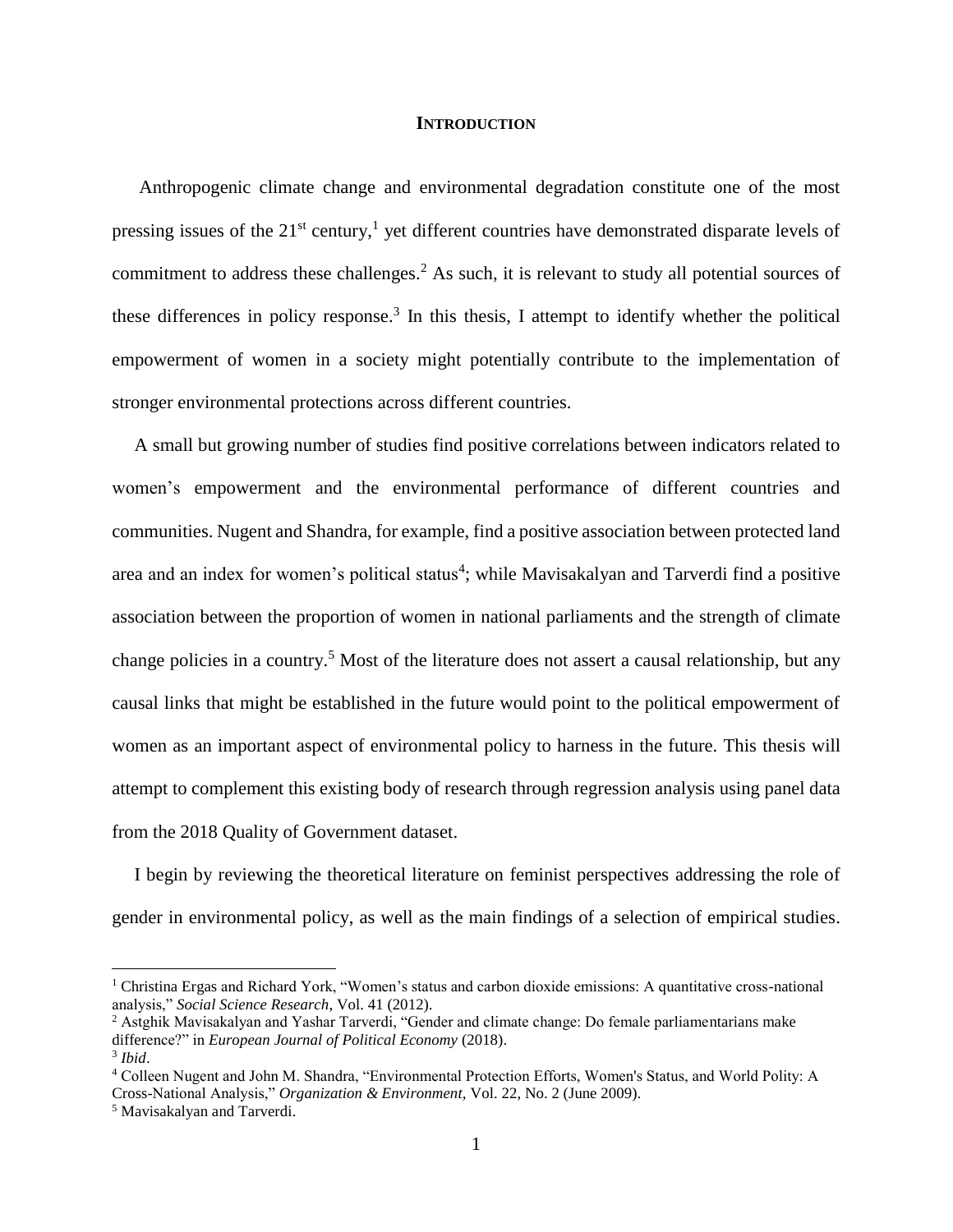Results are generally consistent across the literature, with studies that find a positive association between different indicators for environmental performance and women's empowerment.

I then detail some of the potential causal explanations proposed in both the theoretical and empirical literature for the positive association between environmental performance and women's empowerment. Theoretical ecofeminist perspectives, as well as some articles from the psychology discipline, argue that certain characteristics intrinsic to women make them particularly inclined to protect the environment. The intersectional view, on the other hand, considers that unequal power structures related to a diverse set of factors such as "gender, socioeconomic status, ethnicity, nationality, health, sexual orientation, age and place"<sup>6</sup> may help explain why women may think and act differently than men with relation to the environment. Another possibility is that it may be the existence of a progressive society that leads to higher levels of both women's empowerment and environmental performance.

Finally, I conduct an empirical analysis with a standard OLS model. In this section, I analyze the relationship between aggregated indicators for female empowerment (*Women Political Empowerment Index*) and environmental performance (*Environmental Performance Index*) to see if results are consistent with previous studies. I then experiment with different dependent and control variables to test whether the same relationship holds.

My results are mostly consistent with findings in the literature. I find a positive association between the *Women Political Empowerment Index* (WPEI) and the *Environmental Performance Index* (*EPI*) in the baseline model, and baseline model results are consistent across three different dependent variables attempted. I also expand the baseline model with the *EPI* as my main

<sup>6</sup> Anna Kaijser and Annica Kronsell, "Climate change through the lens of intersectionality," *Environmental Politics*, Voo. 23, 2014, cited in Marcela Tovar Restrepo, "Planning for Climate Change," *Routledge Handbook of Gender and Environment,* ed. Sherilyn MacGregor (New York: Routledge, 2017), 416.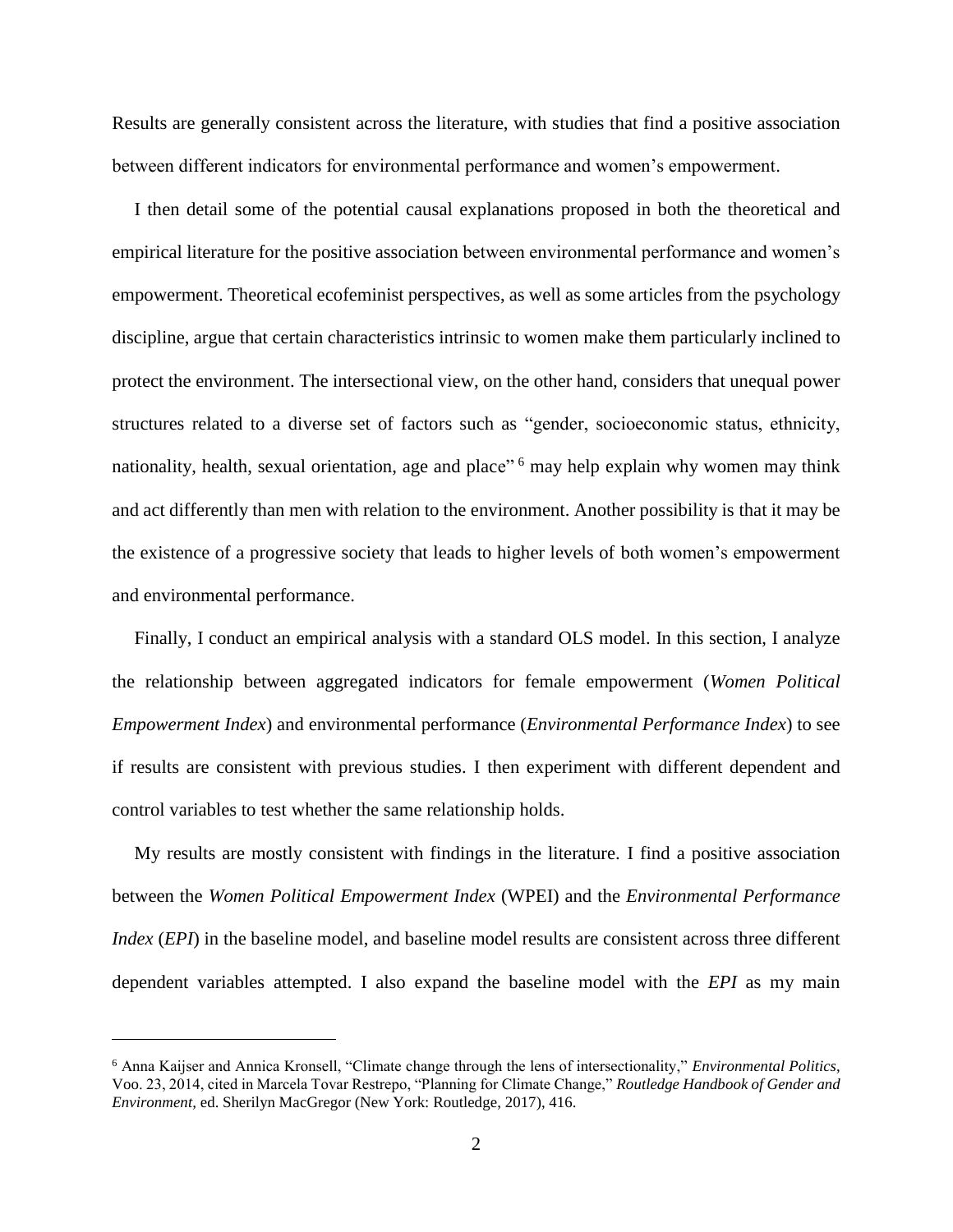dependent variable to include an additional set of controls, after which the positive association holds, becomes increasingly significant and of a slightly larger magnitude. Some of the alternate dependent and independent variables attempted did not yield significant coefficients, although none of my results directly contradict findings in the literature.

#### **BACKGROUND AND LITERATURE REVIEW**

<span id="page-7-0"></span>According to Seema Arora-Jonsson, the inclusion of gender in the analysis of environmental policy and practice began in the 1970s, and expanded during the 1980s.<sup>7</sup> It was French Feminist Françoise D'Eaubonne who first coined the term *ecological feminism*, or *ecofeminism*. 8 Ecofeminism associates environmental problems to androcentrism, or the patriarchal domination of men over everything, and is particularly concerned with the domination over women and nature.<sup>9</sup> The logical corollary of this theoretical approach is that the liberation of women will lead to the liberation of nature.<sup>10</sup>

Critics of ecofeminism such as Cecile Jackson have argued that the ecofeminist approach is *essentialist,*<sup>11</sup> and that it idealizes women and ignores the differences between them, particularly between women of the "Global North" and "Global South", where "the former tend to construct the latter as 'victims.'"<sup>12</sup> Vandana Shiva, an ecofeminist activist from India, does address the North-South divide in her work, and argues that "Western patriarchal development (or

<sup>7</sup> Seema Arora-Jonsson, "Gender and Environmental Policy," in MacGregor, 289.

<sup>8</sup> Susan Buckingham-Hatfield, *Gender and Environment* (New York: Routledge, 2000), 35.

<sup>9</sup> Jon S. Dryzek, *The Politics of the Earth*, 3rd ed. (Oxford: Oxford University Press, 2013), 189. <sup>10</sup> *Ibid*.

<sup>11</sup> Such as Cecile Jackson; see Buckingham-Hatfield, *Gender and Environment*, 40-41.

<sup>12</sup> Buckingham-Hatfield, 40-41.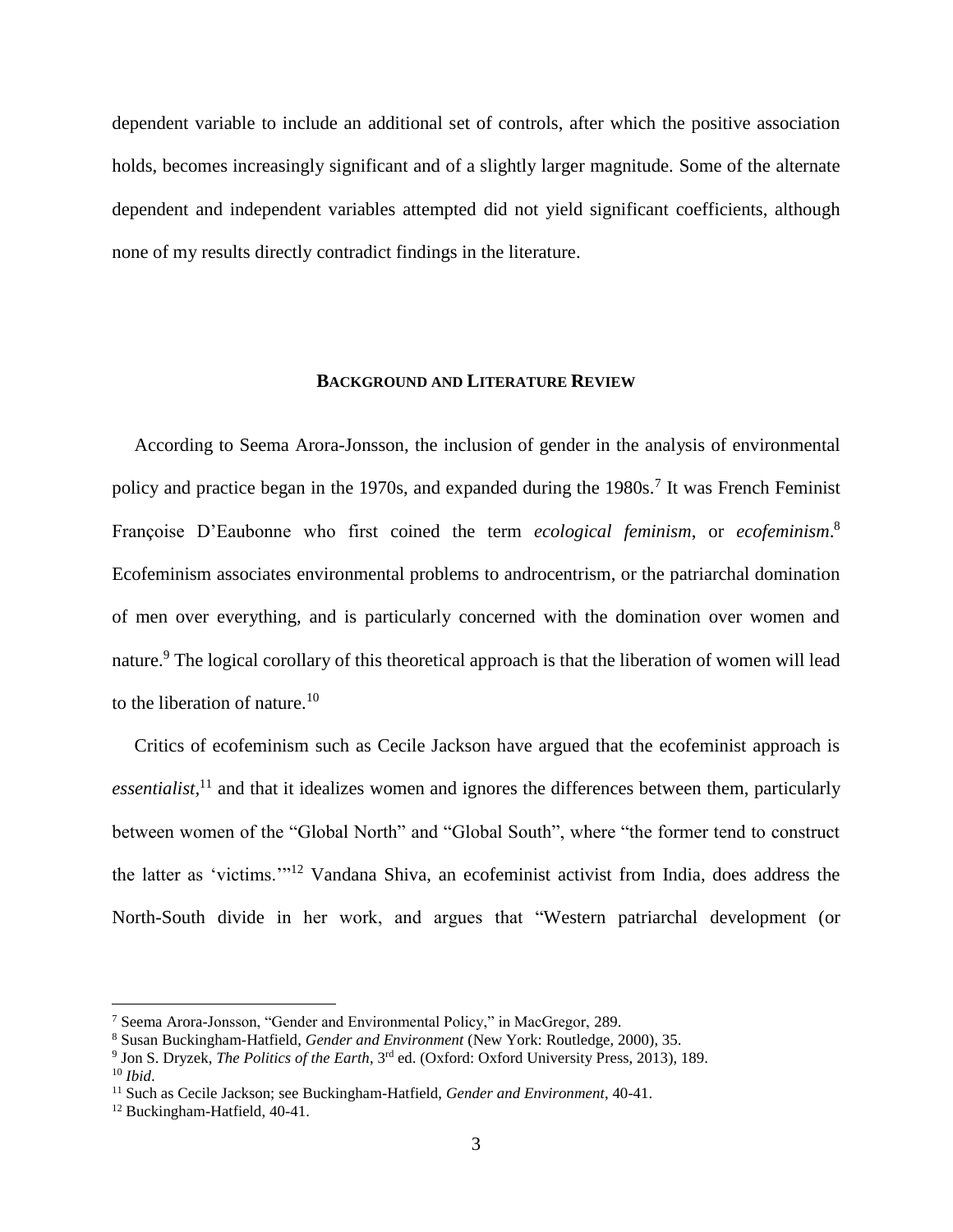'maldevelopment') strategies (…) have victimized women, non-Western peoples, and nature," and that "rural indigenous women are the original givers of life and are therefore the rightful caretakers of nature."<sup>13</sup> Jackson, on the other hand, takes issue with the essentialism she identifies in Vandana's discourse – the assumption that female nature is unchanging, intrinsically related to nature, and uniform.<sup>14</sup>

Janet Biehl, another critic, objects to aspects of ecofeminism she views as "backward-looking", such as what could be construed as "goddess worship arguing" and the rejection of Western values, many of which she believes should not be discarded, such as "emancipation, democracy, civil society and public space."<sup>15</sup> Val Plumwood argues that focusing on women's closeness to nature risks likening women to "global super housewives" who must clean up the planet,<sup>16</sup> in addition to the tasks they already have, and Carolyn Merchant cautions against adopting a dualistic ecofeminist perspective that excludes all men – instead she advocates for "a partnership ethic in which men and women enjoy a non-hierarchical partnership with nature."<sup>17</sup>

In the 1990s, an approach termed *gender mainstreaming* gained ground, partly as a response to feminist criticism of large-scale environmental projects that did not consider gender issues, and as an effort to emphasize women's agency in environmental matters, instead of perceiving them as victims.<sup>18</sup> Gender mainstreaming refers to "the inclusion of a gendered analysis and concerns at all stages of the policy process," and became a priority in development programs in the 1990s.<sup>19</sup> Economic empowerment policies based on this theoretical approach, however, such as micro-

<sup>&</sup>lt;sup>13</sup> Bernadette P. Resurrección, "Gender and Environment in the Global South," in MacGregor, 72-73.

<sup>14</sup> Janet Biehl, *Rethinking Eco-feminist Politics* (Boston: South End Books, 1991), cited in Buckingham-Hatfield, 41. <sup>15</sup> *Ibid*.

<sup>16</sup> Val Plumwood, *Feminism and the Mastery of Nature* (London: Routledge, 1993), cited in Buckingham-Hatfield, 39.

<sup>17</sup> Carolyn Merchant, *Earthcare: Women and the Environment* (London: Routledge, 1996), cited in Buckingham-Hatfield, 39.

<sup>18</sup> Arora-Jonsson, 290-291.

<sup>19</sup> *Ibid*.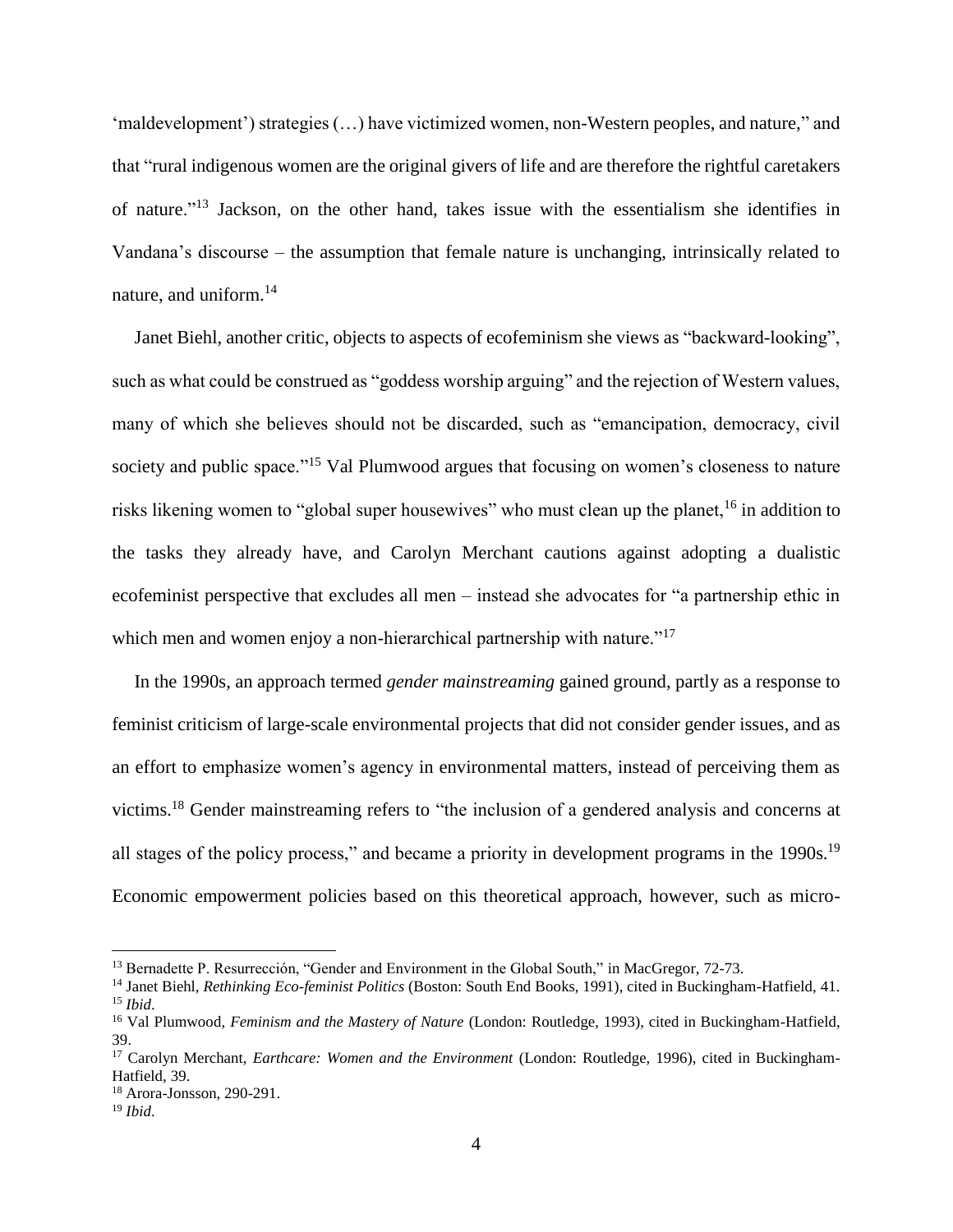credit programs for women, have had mixed results, and critics have argued that the disregard for women's preferences and lack of understanding of their day-to-day circumstances simply brings them into an exploitative capitalist structure.<sup>20</sup> Critics also posit that governance approaches that incorporate women into "existing structures and organizations" are not necessarily effective either, since these structures remain dominated by men.<sup>21</sup> In other words, "it is not enough to 'add women and stir."<sup>22</sup> Röhr et al. argue that gender mainstreaming has had limited success because it is also necessary to understand and question the differential power that underpins gender relationships, and dismantle structural gender inequality in order to generate meaningful change.<sup>23</sup>

*Feminist political ecology*, an approach that also emerged in the 1990s, sought to distance itself from essentialist theories. It recognized unequal power relationships between women and men as the main force shaping the access of different genders to resources, yet underlined that it is not power asymmetry alone, but in interaction with other factors such as class, caste, race, culture and ethnicity, that determines processes of ecological change.<sup>24</sup> Much of the more recent literature addresses what is referred to as a *feminist intersectionality approach*, which focuses on power structures to illustrate how different groups relate differently to climate change, depending on specific characteristics and dynamic social contexts, such as "gender, socioeconomic status, ethnicity, nationality, health, sexual orientation, age and place."<sup>25</sup>

<sup>20</sup> Arora-Jonsson, 294-295.

<sup>21</sup> *Ibid*.

<sup>22</sup> *Ibid*.

<sup>23</sup> Ulrike Röhr, Meike Spitzner, Elisabeth Stiefel and Uta v.Winterfeld, *Gender justice as the basis for sustainable climate policies*. Bonn: German NGO Forum on Environment and Development / genanet. Cited in Susan Buckingham, "Gender and climate change politics," in MacGregor, 389.

<sup>24</sup> Dianne Rocheleau, Barbara Thomas-Slayter, and Esther Wangari, *Feminist Political Ecology: Global Issues and Local Experiences* (Psychology Press: 1996), cited in Resurrección, "Gender and Environment in the Global South," in MacGregor, 76.

<sup>25</sup> Anna Kaijser and Annica Kronsell, "Climate change through the lens of intersectionality," *Environmental Politics*, Voo. 23, 2014, cited in Marcela Tovar Restrepo, "Planning for Climate Change," in MacGregor, 416.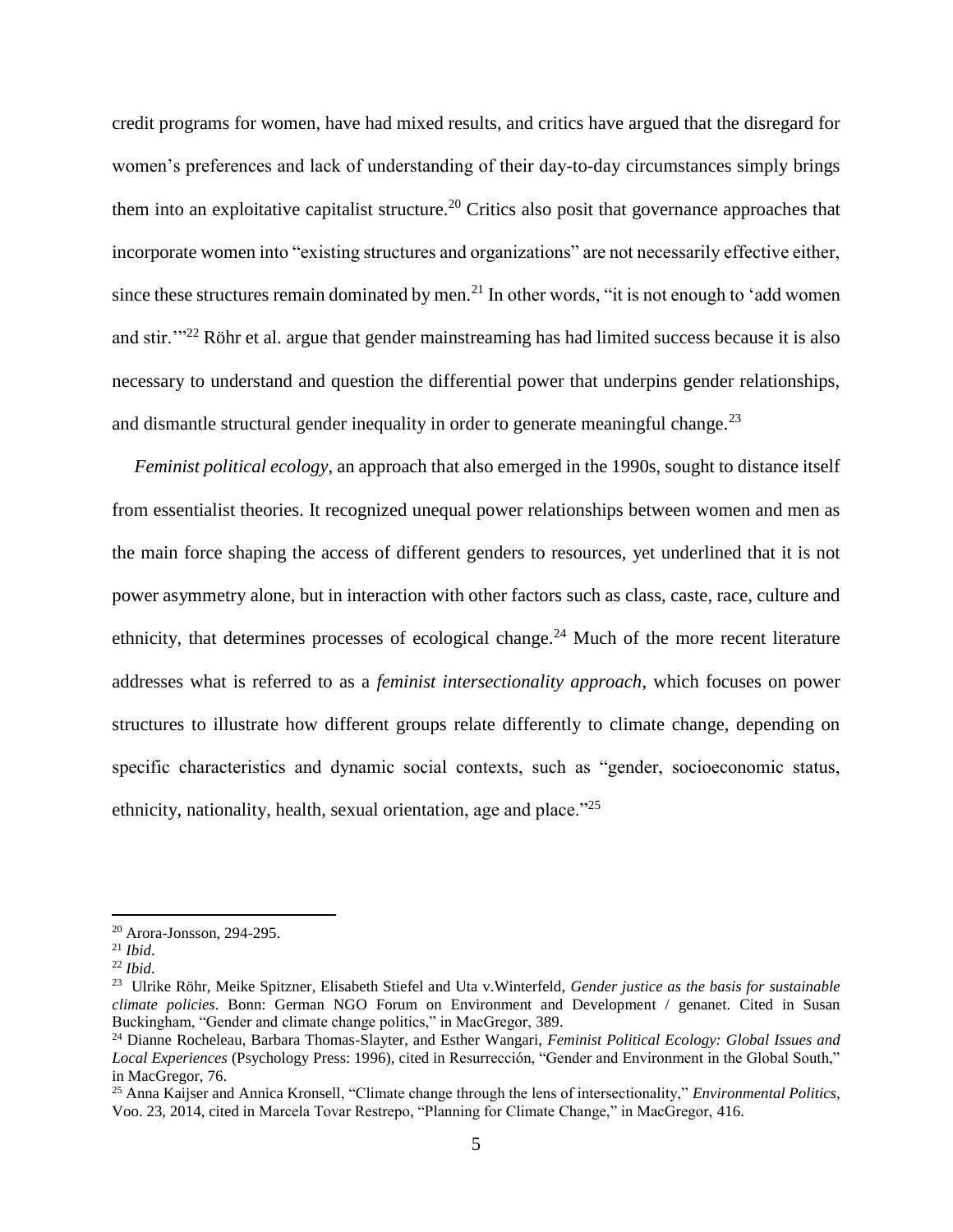As for the existing empirical studies that examine this relationship, most available research, based on cross-country regression analysis, has found a positive association between various indicators for female empowerment and national environmental performance.

For example, Norgaard and York found that countries with a higher proportion of women in parliament are more likely to approve environmental agreements, although they concede that the ratification of treaties does not necessarily translate into genuine environmental protection, and that more research is needed on this aspect.<sup>26</sup> The results of a study by Colleen Nugent and John M. Shandra indicated "strong support for the idea that increasing women's political status in particular through representation in national government has a positive effect on state environmental protection efforts," although their results did not support the idea often espoused by ecofeminists that the oppression of women is associated with environmental degradation.<sup>27</sup> Nugent and Shandra's approach is distinct in that it rejects the idea that overall female empowerment is strongly associated with an increase in protected land area, because three of the four components considered as representative of women's empowerment (education, economic/labor status, and health) did not have a strong relationships with protected land area – only women's political status did.

Ergas and York found that in countries where women have a higher political status, per capita CO2 emissions tend to be lower, although Rebecca Pearse is skeptical and argues that these results do not fully explain the relationship between emissions and gender, because the authors merely "add' gender to a pre-existing 'world systems theory' of the macro-structural factors behind climate change."<sup>28</sup> A 2015 article by McKinney and Fulkerson finds that "nations with greater

<sup>26</sup> Kari Norgaard and Richard York, "Gender Equality and State Environmentalism," *Gender & Society*, Vol. 19 No.

<sup>4 (</sup>August 2005). See also Nugent and Shandra.

<sup>27</sup> Nugent and Shandra*.*

<sup>28</sup> Ergas and York, cited in Rebecca Pearse, "Gender and climate change," *WIREs Climate Change*, Vol. 8 (2017).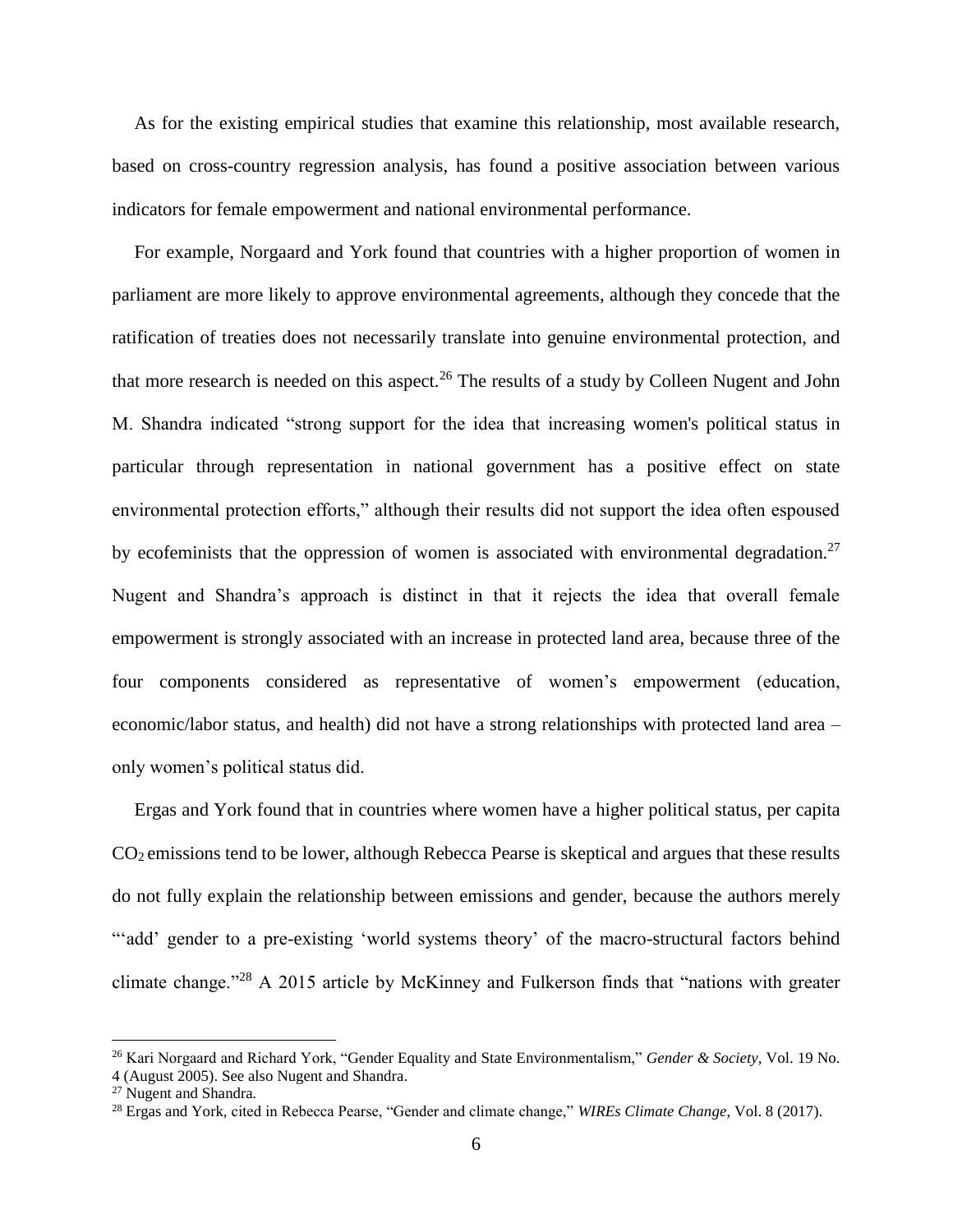female representation in governing bodies have lower climate footprints,"<sup>29</sup> and research by Mavisakalyan and Tarverdi from 2018 finds that there is an association between the proportion of women in parliament and the existence of stricter climate change policies, as well as lower  $CO<sub>2</sub>$ emissions.<sup>30</sup>

While the aforementioned studies on gender power relations and state environmental performance use different variables to represent female empowerment and environmental performance across countries, they all reach compatible conclusions, in the sense that they find a positive correlation between the participation of women in decision-making and national environmental performance. As of April 2019, no statistical studies have been located with results that contradict the findings of the research mentioned above. Rebecca Pearse, however, cautions that "claims that better decision-making flows from gender equal participation may be overly hopeful," since there are many other obstacles to successful environmental policies in addition to the limited presence of women in decision-making bodies. $31$ 

### **CONCEPTUAL MODEL AND HYPOTHESIS**

<span id="page-11-0"></span>The main hypothesis of this thesis is that the presence of women in political decision-making is positively associated with greater levels of environmental protection in a country, and that this association is both substantively (of significant magnitude) and statistically significant. While an increasing amount of research on the issue finds that indicators related to female empowerment

<sup>&</sup>lt;sup>29</sup> Laura A. McKinney and Gregory M. Fulkerson, "Gender Equality and Climate Justice: A Cross-National Analysis," *Social Justice Research* (June 2015).

<sup>30</sup> Mavisakalyan and Tarverdi.

<sup>31</sup> Pearse*.*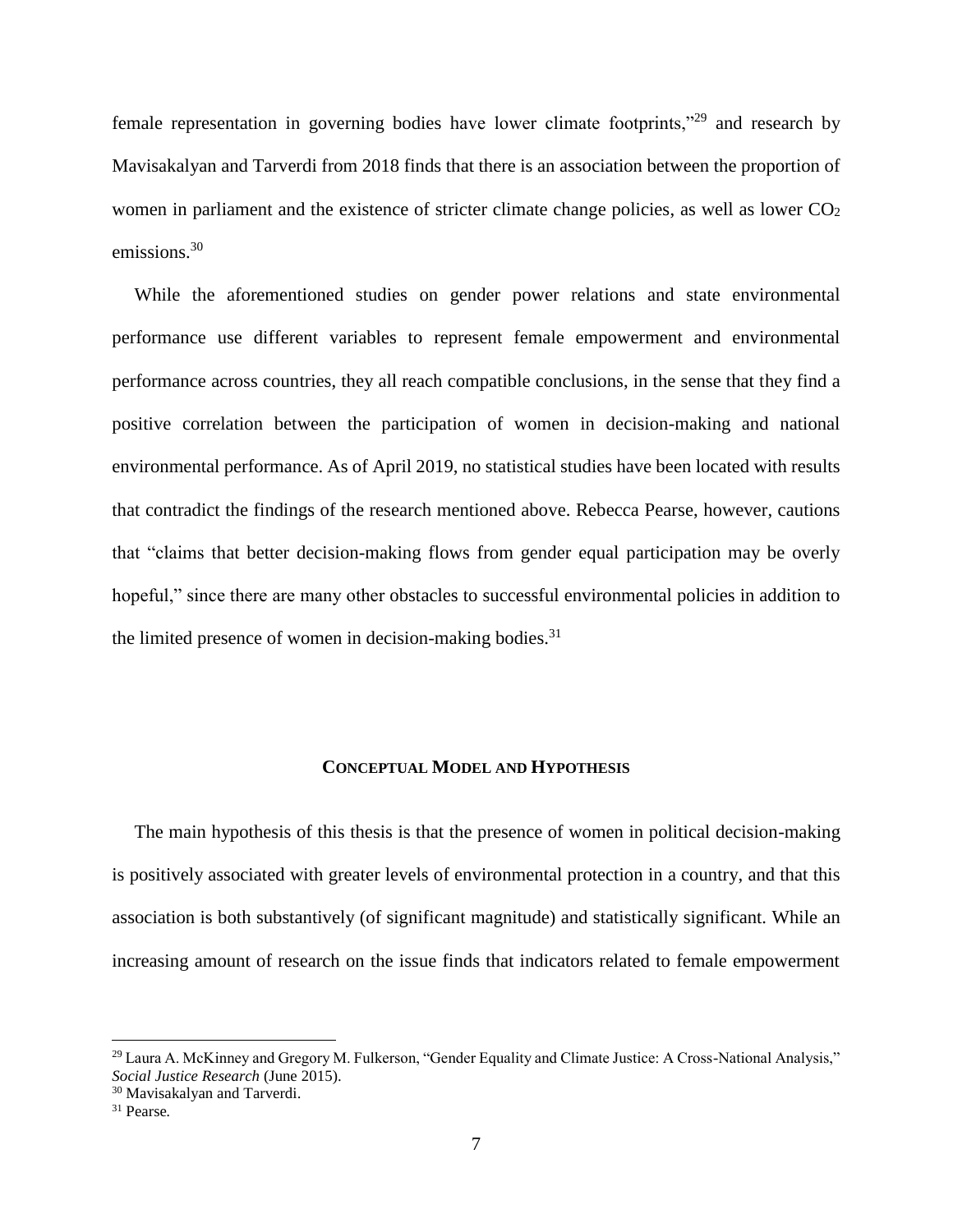and environmental performance of a country are positively correlated, the vast majority stops short of affirming a causal relationship. Mavisakalyan and Tarverdi are among the only researchers to posit a causal link in the positive association they find between the proportion of women in parliaments and stronger climate change policies in a country.<sup>32</sup> I will not seek to investigate whether this link is causal, although some theories allude to possible causal explanations for a positive correlation.

Some research from the psychological perspective points to the possibility that there are intrinsic female characteristics that mediate the link between gender and environment.<sup>33</sup> Certain studies have found that women have higher levels of empathy, for example, defined as a tendency or ability to perceive or feel other's emotions; and men have a higher social dominance orientation, meaning that they tend to believe that "superior groups should dominate inferior groups."<sup>34</sup> The idea is that this makes women more likely to be concerned with the well-being of non-human life.

Ecofeminist perspectives, mentioned above in the literature review, also believe that certain characteristics intrinsic to women lead them to adopt more environmentally caring behavior. Researchers in the cultural ecofeminism tradition, for example, contend that women's proximity to nature is related to biological processes unique to female bodies, such as childbirth, and are thus are more attuned to nature's needs.<sup>35</sup> Social ecofeminists, on the other hand, argue that because women have long been subjugated based on their social roles, they "share with nature a feeling of being dominated," and are thus more likely to defend nature from harm.<sup>36</sup> The *intersectional* view

<sup>32</sup> Mavisakalyan and Tarverdi.

<sup>33</sup> João Graça, Maria Manuela Calheiros, Abílio Oliveira, and Taciano L. Milfont. "Why are women less likely to support animal exploitation than men? The mediating roles of social dominance orientation and empathy," *Personality and Individual Differences,* Vol. 129 (2018). See also Taciano L. Milfont and Chris G. Sibley, "Empathic and social dominance orientations help explain gender differences in environmentalism: A one-year Bayesian mediation analysis," *Personality and Individual Differences* Vol. 90 (2016). <sup>34</sup> *Ibid*.

<sup>35</sup> Buckingham-Hatfield, 35-37.

<sup>36</sup> *Ibid*., 37.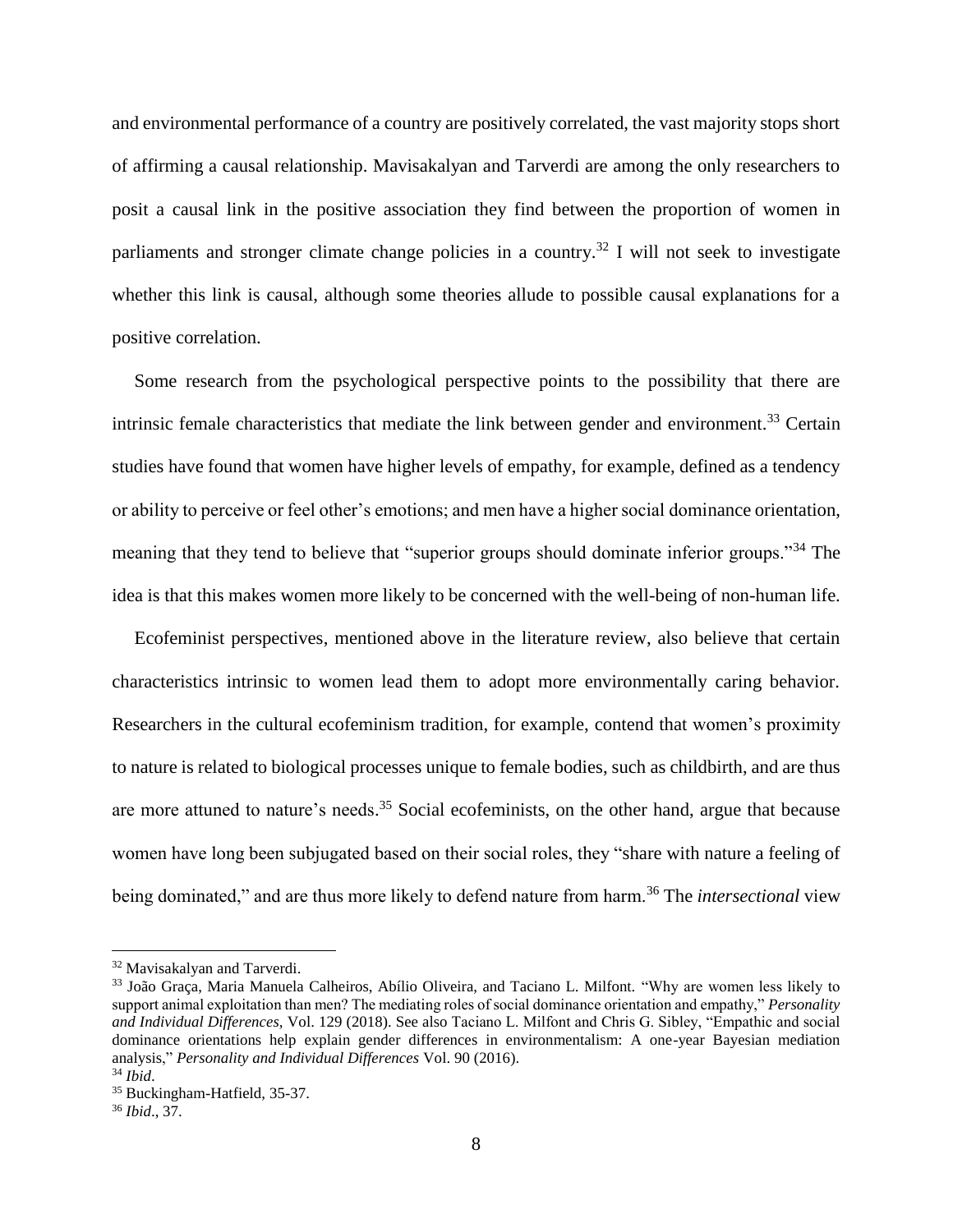contends that the presence of women in decision-making helps break down the structure behind gendered power relations, as feminist political ecologists would argue.

Another possible explanation for a positive correlation between female empowerment and environmental protection could be that the presence of women in political decision-making reflects a generally progressive society, which is what actually leads to more protective environmental policies. According to this perspective, the chain of causality works in a different direction: it is a progressive society that leads to policies that favor both female empowerment and the protection of nature, instead of female empowerment leading to progressive policies favoring the protection of the environment.

This leaves us with three alternative explanations: (1) it is the presence of women as such in decision-making that leads to stronger national environmental policies; (2) the presence of women in decision-making, in interaction with other factors such as social class and race, modifies the structure of gendered power relations and thus the relationship of society with the natural world; (3) it is the development of a progressive society that leads to both female empowerment and better environmental outcomes (see **Figure 1**).



<span id="page-13-0"></span>**Figure 1. Alternative theoretical approaches.**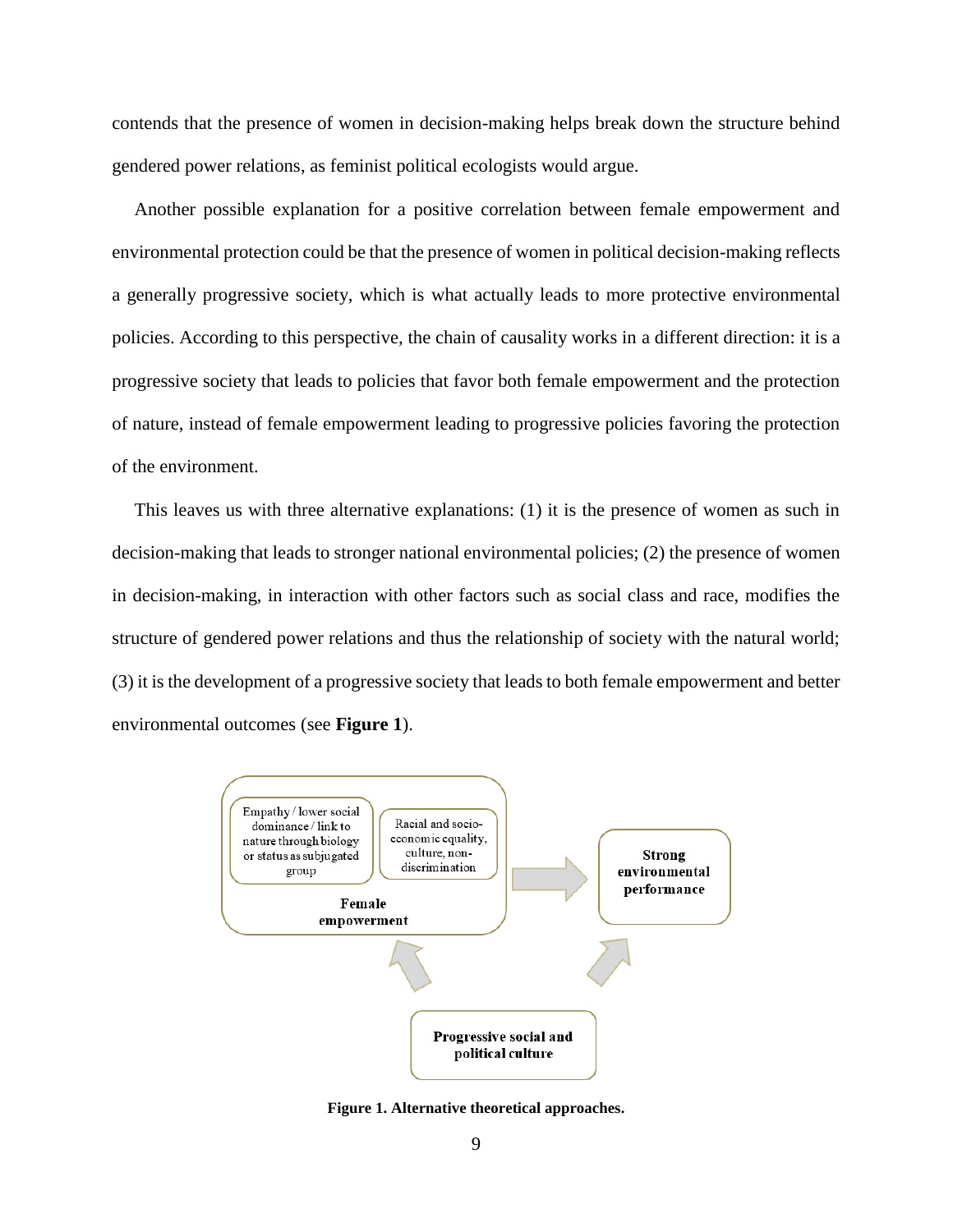#### **EMPIRICAL ANALYSIS**

<span id="page-14-0"></span>There are several versions of the 2018 Quality of Government dataset, of which the most complete is the standard version.<sup>37</sup> It includes close to 2,100 variables and draws on more than 100 data sources. There are two variants of the standard version: the cross-sectional variant and the time-series variant; I have used the latter. The variables with which I perform the statistical analysis are described in **Annex 1** (see also **Annex 2** for descriptive statistics).

The first step in the data analysis will be to test the hypothesis that there exists a positive correlation between female empowerment and the environmental performance of a country. To mitigate concerns that my results are driven by confounding factors, I include three control variables. To test my hypothesis, I will use a standard OLS model. The model can be written such that:

## *EPI t+1* **= β<sup>0</sup> + β<sup>1</sup>** *WPEI <sup>t</sup>* **+ β2** *log of GDP per capita* **+ β<sup>3</sup>** *GDP Growth Rate* **+ β4** *Polity*

Where *EPI* (*Environmental Performance Index*) is the dependent variable, and *WPEI* (*Women Political Empowerment Index*) is the key independent variable. The *WPEI* is an aggregate indicator for female empowerment that considers the level of agency and participation in decision-making that women in a society have.<sup>38</sup> The *EPI* is an aggregate indicator for the performance of a country on different environmental indicators, that gauges how close they are to established policy goals.<sup>39</sup> To account for the fact that any potential effect of female political empowerment is not immediate, I take the first lag of all right-hand side variables. Finally, I include time fixed effects to control for specific annual events that might have affected all countries in a given year. Given the low

<sup>37</sup> See [https://qog.pol.gu.se/data/datadownloads/qogstandarddata.](https://qog.pol.gu.se/data/datadownloads/qogstandarddata)

<sup>38</sup> See **Annex 1** for more details. See also https://www.v-dem.net/en/news/new-measure-womens-politicalempowerment/.

<sup>&</sup>lt;sup>39</sup> The Environmental Performance Index (EPI) is calculated from two indices: Environmental Health and Ecosystem Vitality; see **Annex 1** for more details. See also https://epi.envirocenter.yale.edu/.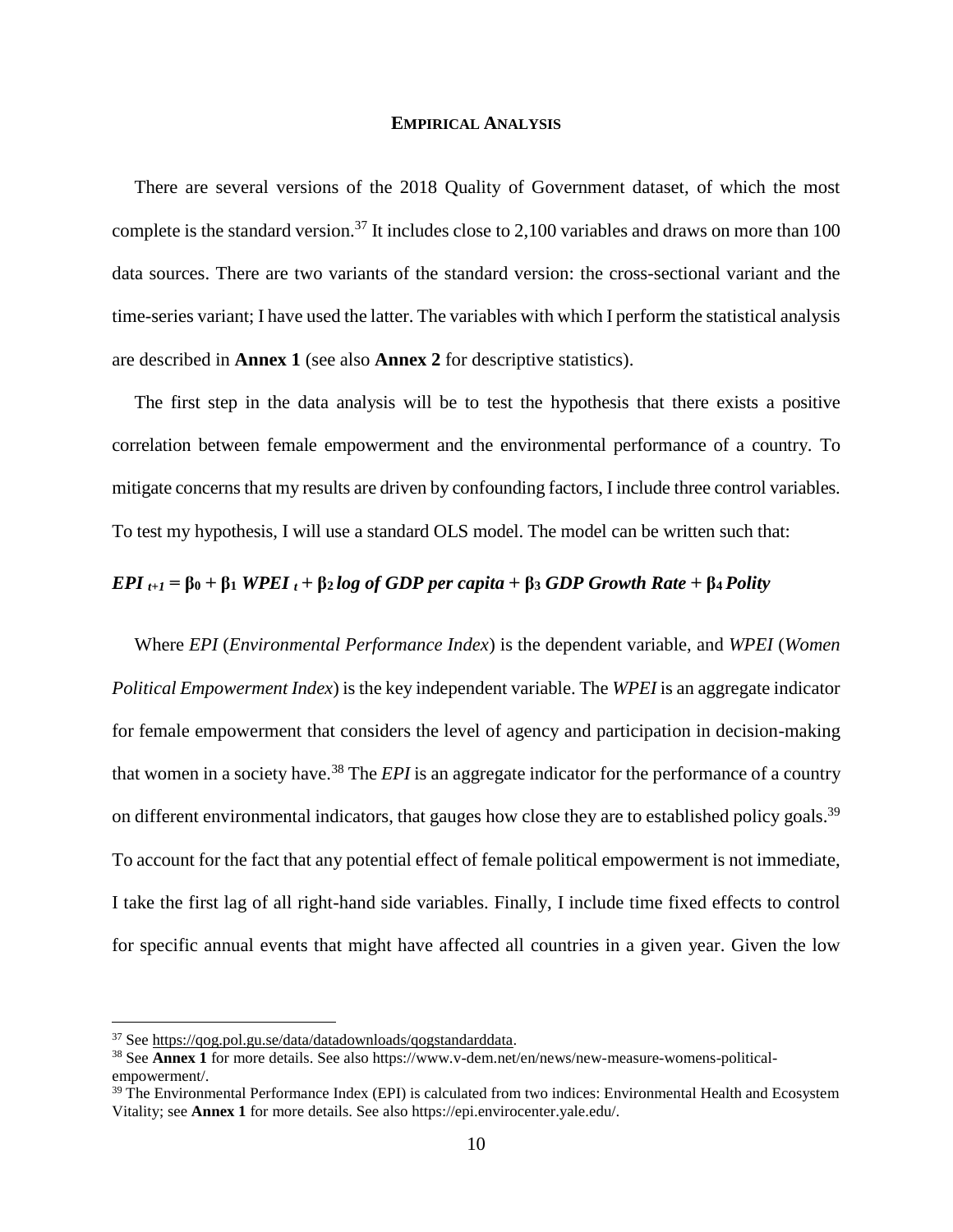annual variation in my independent variable within the timeframe of my analysis, I chose to estimate my baseline model without including country fixed effects.<sup>40</sup>

The control variables included are *GDP per capita* (logged)<sup>41</sup>, *GDP Growth Rate* and *Polity Score*. The inclusion of *GDP per capita* and *GDP Growth Rate* seeks to account for the influence that GDP may have on a country's environmental performance. It is possible, for example, that countries with environmentally protective practices have them because they can afford to implement them. Ergas and York mention research that posits the existence of an "Environmental Kuznets Curve," which follows an inverted "U" shape, where environmental degradation initially increases with economic development, but gradually decreases again after GDP per capita reaches a certain point.<sup>42</sup> According to this view, for high levels of development, one might expect better environmental outcomes. However, other scholars argue that economic development is a consistent driving force behind the exploitation of the environment. <sup>43</sup> Although there is disagreement regarding the nature of the influence of GDP on environmental performance,<sup>44</sup> most of the literature that regresses a dependent variable related to environmental policy on an independent variable related to female empowerment includes a control related to economic development – most frequently, GDP per capita.<sup>45</sup>

**Figure 2** visually illustrates the relationship between the two indexes selected for this thesis and GDP per capita. There is a large group of countries that seem to exhibit high levels of all three variables (*EPI, WPEI* and *GDP per capita*), which is consistent with the Kuznets curve theoretical

<sup>40</sup> Using a fixed effects model and more complex econometric estimation techniques (ECM, GMM), my results are somewhat weaker, but still remain qualitatively similar (see **Table 6**, **Appendix 4**).

<sup>41</sup> The *GDP per capita* variable has been logged in order to normalize the distribution of the variable, which was skewed to the right.

<sup>42</sup> Ergas and York.

<sup>43</sup> *Ibid*.

<sup>44</sup> *Ibid*.

<sup>45</sup> See **Annex 3** for a table of the variables included in a representative sample of the literature.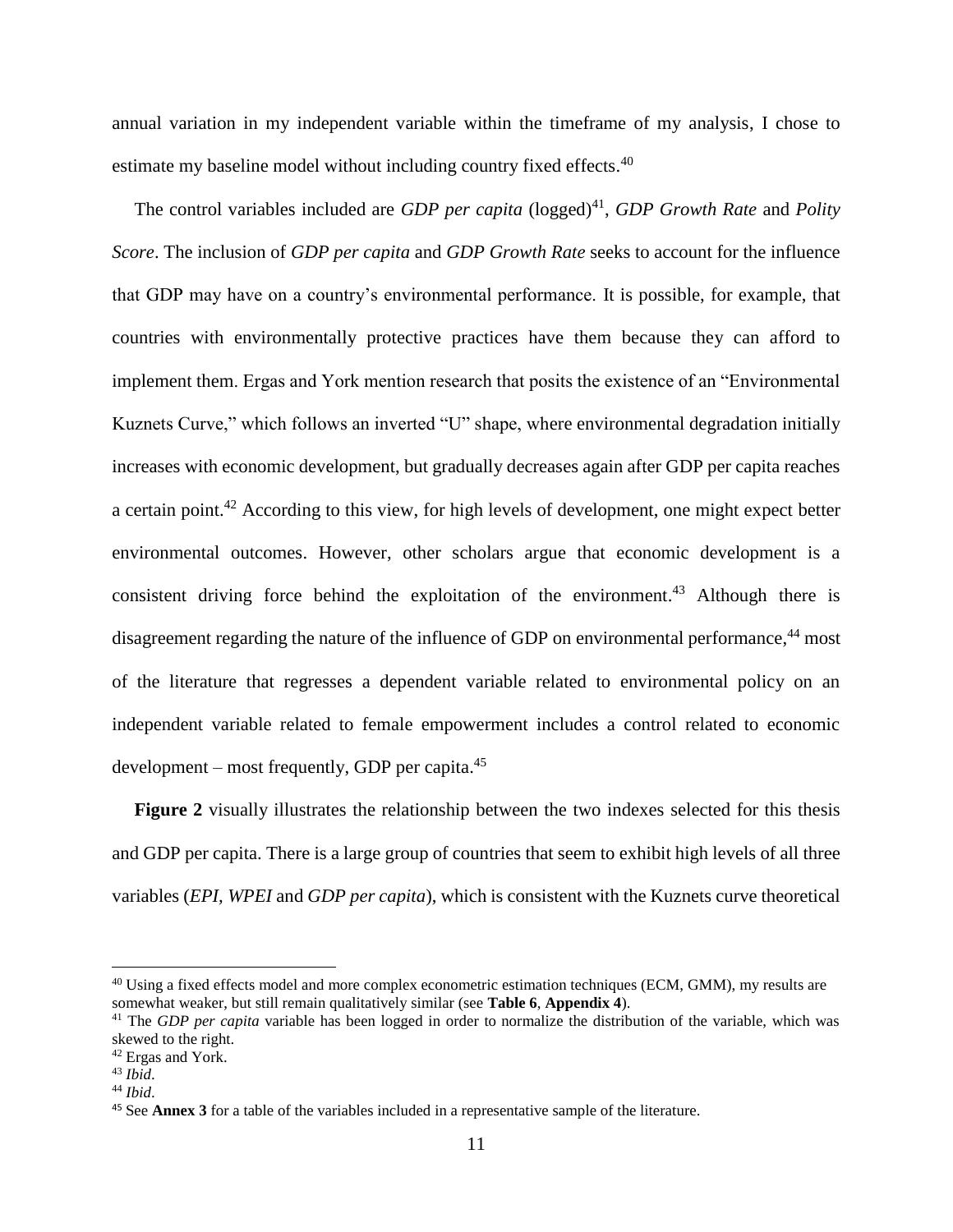approach. However, there are also countries that exhibit low to mid-level GDP values and high EPI values (with mid-level WPEI values), and countries exhibiting high GDP values and low to mid-level EPI values (with very low WPEI values). Most of the countries with EPI values below 50 seem to have smaller GDP levels, yet they exhibit substantial dispersion of WPEI levels.



**Environmental Performance and Political Empowerment of Women** 

**Figure 2. Scatterplot of key dependent and independent variables, with GDP.**

<span id="page-16-0"></span>*Polity* is a scale variable that ranges from -10 (for strongly autocratic countries) to +10 (for strongly democratic countries). This control seeks to account for the possibility that it is progressive values in society that could lead to both female empowerment and strong environmental policies – progressive countries do tend to have more comprehensive environmental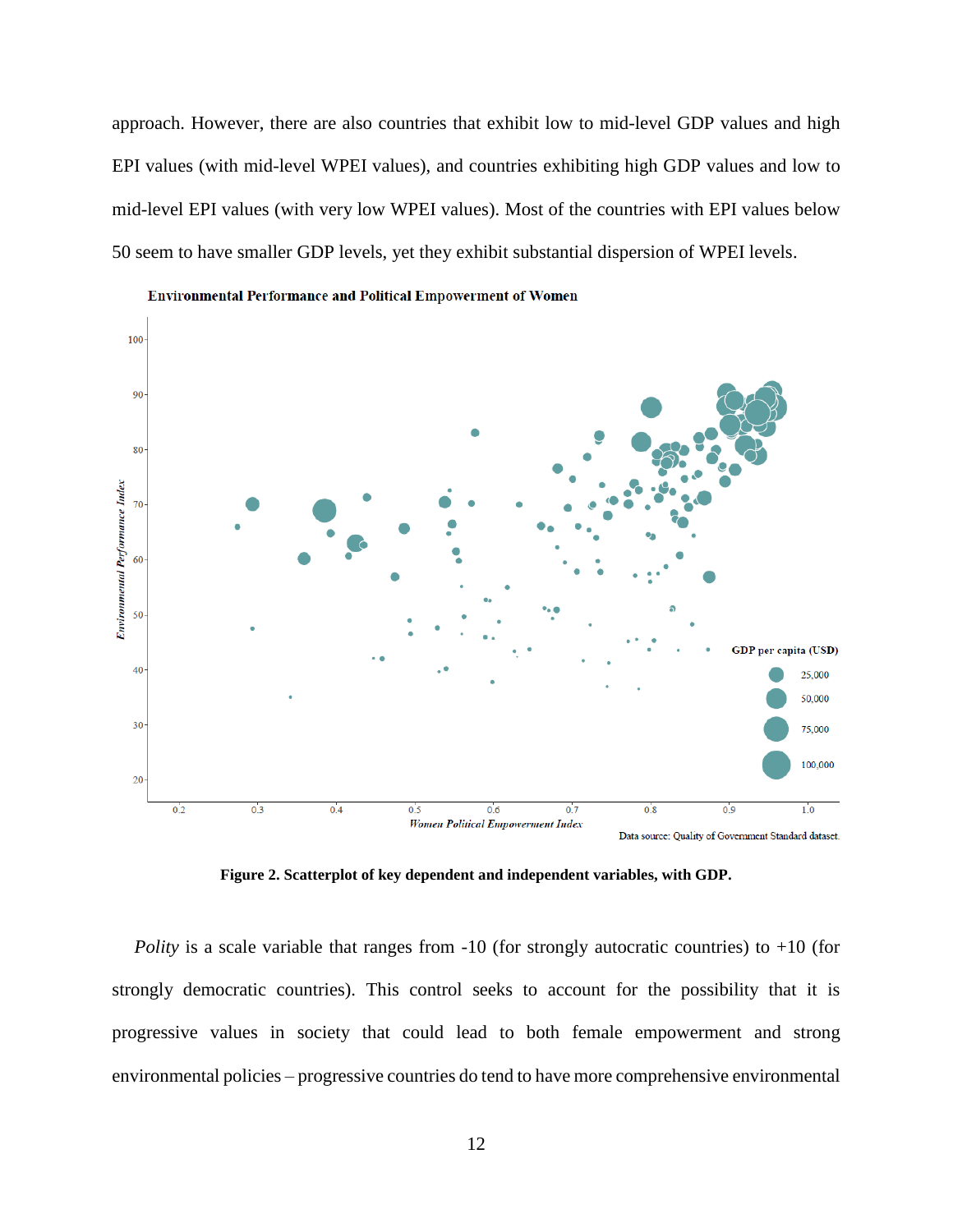protections in place, so it is a variable that is likely positively correlated with both our independent and dependent variables. Mavisakalyan and Tarverdi (2018), for example, find that democracies have more stringent climate policies than other political regimes.<sup>46</sup> Most of the literature includes a control variable accounting for the level of democratization or political freedom of countries (see **Annex 3**).

After running this baseline regression, I examine results with two other variants of my dependent variable, *Ecoregion protection* and *Environmental policy performance.* I then add four additional controls (*Percentage of urban population, Value added of industry as percentage of GDP, Military Expenditure Index,* and *Index of Globalization*) to see if the same relationship between my key dependent and independent variables holds, and finally I experiment with additional variables, both dependent (*CO2 emissions per capita*) and independent (*Proportion of seats held by women in national parliaments, Women's Economic Rights, Women's Social Rights, and Women's Political Rights).*

### **RESULTS**

The baseline model yields a coefficient that is positive and statistically significant at the 95% level, although it is substantively not very large (the *EPI* is measured on a scale of 1 to 100). The results indicate that, holding control variables constant, every additional unit of women's empowerment (measured on a scale of 0 to 1) is associated with an increase in value of the *EPI* of 4.558 points (see model 1 in **Table 1**).

When I attempt a different dependent variable, *Ecoregion protection* (measured on a scale of 0 to 10), every additional unit of women's empowerment is associated with an increase in *Ecoregion* 

<sup>46</sup> Mavisakalyan and Tarverdi*.*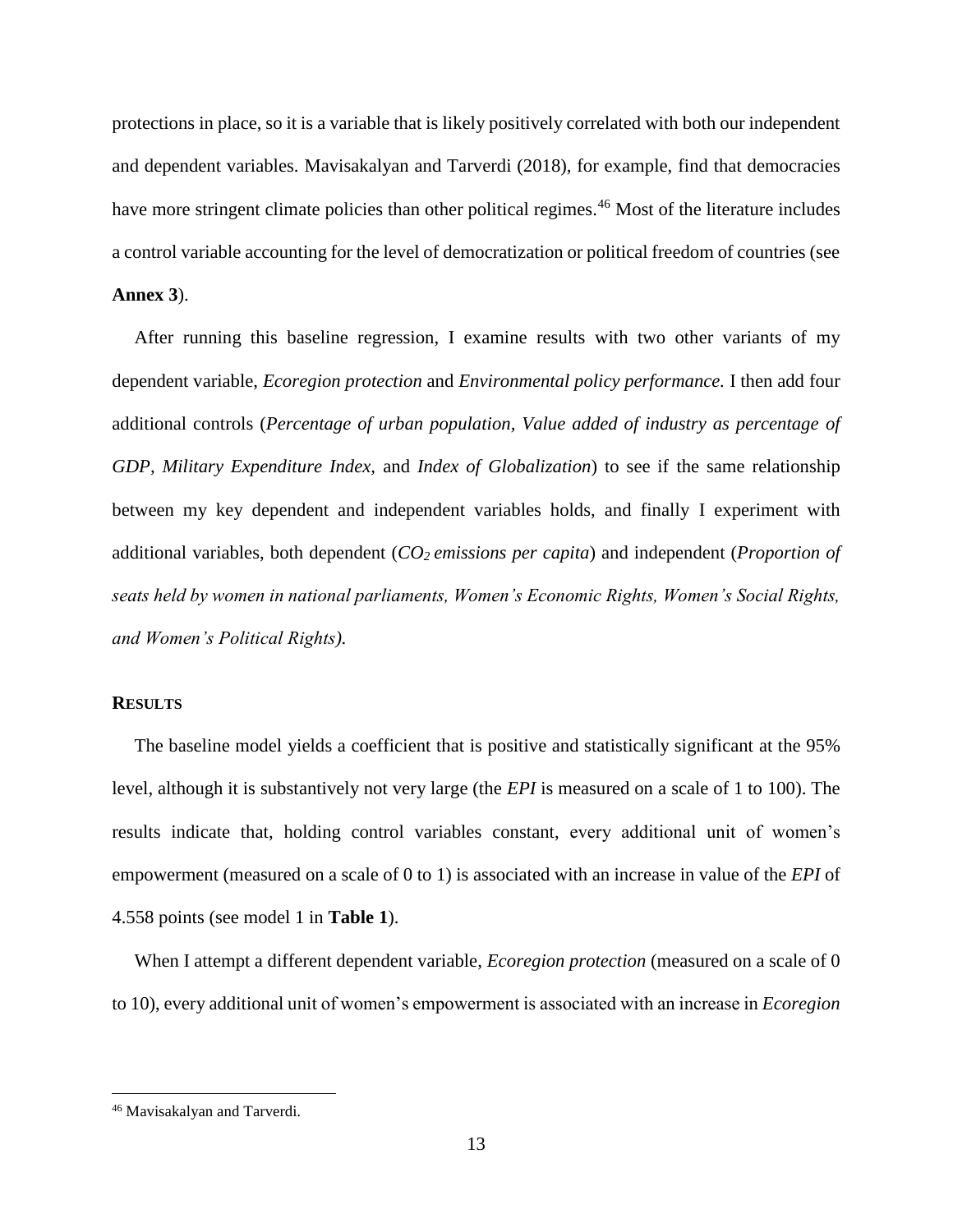*protection* of 3.781, holding the included control variables constant. This is both substantively and statistically significant, and consistent with baseline results (model 2).

I also tested the model with *Environmental policy performance*, which is measured on a scale of 1 (worst) to 10 (best). This yields a positive and significant coefficient of 3.264 (model 3), although it must be noted that this variable only has data on countries belonging to the Organization for Economic Co-operation and Development (OECD) and the European Union (EU).

|                                     | Model 0<br>$(Y = EPI)$ | <b>Model 1</b><br>$(Y = EPI)$ | <b>Model 2</b><br>$(Y = Ecoregion)$<br>protection) | <b>Model 3</b><br>$(Y = Environmenta)$<br>policy performance) |
|-------------------------------------|------------------------|-------------------------------|----------------------------------------------------|---------------------------------------------------------------|
| <b>Political</b><br>Women           | $3.831**$              | 4.558**                       | 3.781***                                           | $3.264***$                                                    |
| <b>Empowerment Index</b>            | (1.758)                | (1.935)                       | (1.329)                                            | (1.024)                                                       |
| <b>GDP</b><br>capita<br>per         |                        | 4.755***                      | $-.062$                                            | .118                                                          |
| (logged)                            |                        | (.613)                        | (.186)                                             | (.272)                                                        |
|                                     |                        | $-.029**$                     | .008                                               | .007                                                          |
| <b>GDP</b> growth rate              |                        | (.012)                        | (.008)                                             | (.008)                                                        |
|                                     |                        | .003                          | $-.005$                                            | .015                                                          |
| <b>Polity</b>                       |                        | (.049)                        | (.017)                                             | (.017)                                                        |
|                                     | 61.683                 | 22.444***                     | 4.287***                                           | 1.78                                                          |
| <b>Constant</b>                     | (1.754)                | (5.375)                       | (1.511)                                            | (2.741)                                                       |
| $\mathbb{R}^2$ (overall)            | 0.162                  | 0.753                         | 0.066                                              | 0.282                                                         |
| <b>Wald</b> $X^2$                   | 389.26                 | 368.72                        | 25.69                                              | 72.94                                                         |
| <b>Number of countries</b>          | 167                    | 157                           | 154                                                | 38                                                            |
| <b>Number</b><br>of<br>observations | 1,468                  | 1,359                         | 905                                                | 152                                                           |

<span id="page-18-0"></span>**Table 1. Linear regressions with control variables (models 0, 1, 2, and 3).**

Robust standard errors in parentheses. \*, \*\*, \*\*\* indicate significance at the 90%, 95%, and 99% level, respectively.

### **EXPANDING THE MODEL**

The inclusion of additional controls in the baseline model (with *EPI* as the dependent variable) yields the following results (see **Table 2**).

*Urban population*, which measures the percentage of the population that lives in urban areas, and a variable for industrialization (*Industry, value added*, as a percentage of GDP), are included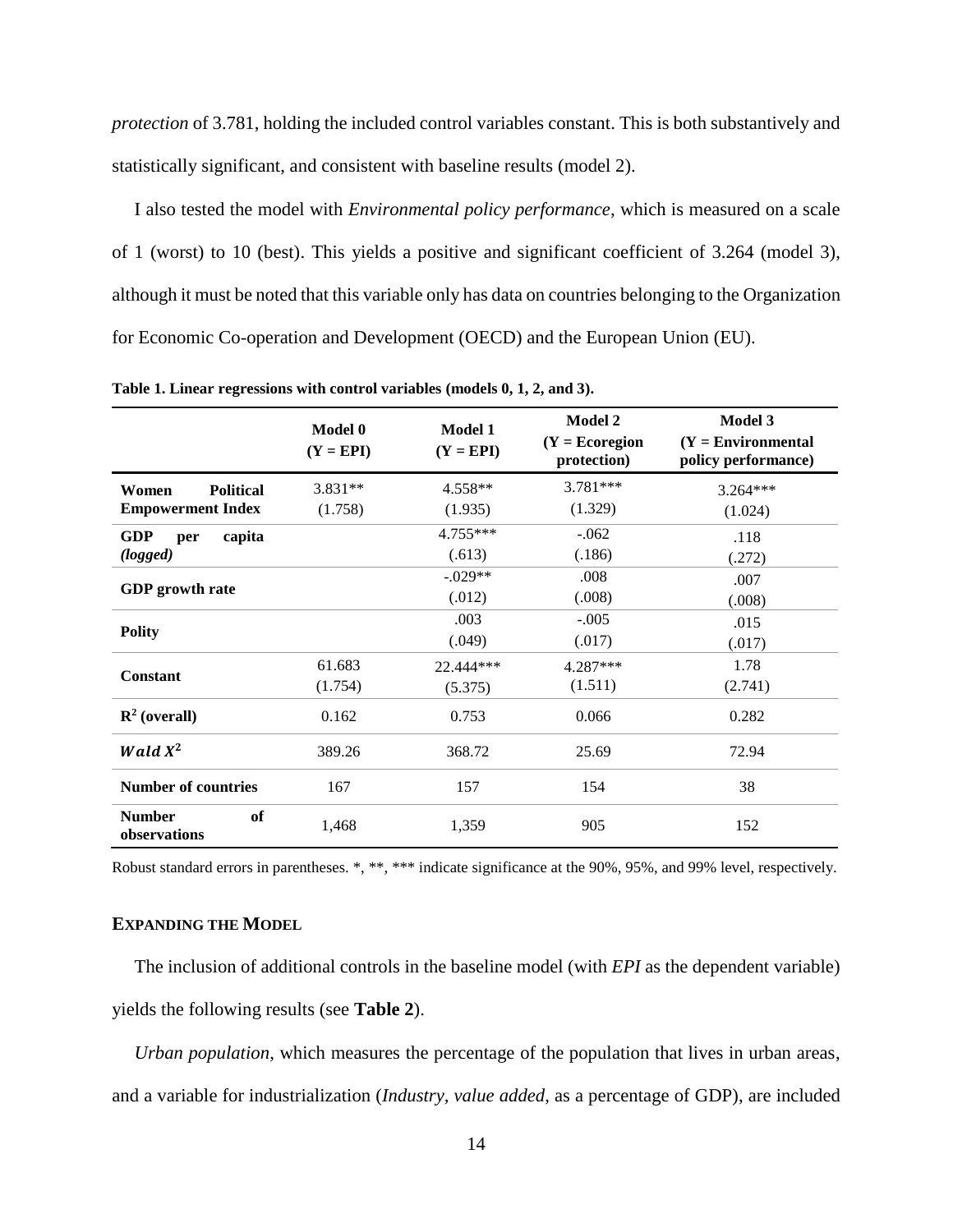because of their potential positive association with higher levels of environmental degradation, as some of the literature has found. <sup>47</sup> *Urban population* yields a coefficient that remains significant at the 95% confidence level, yet smaller than the baseline model coefficient. The addition of *Industry, value added*, however, results in a coefficient nearly equal to the baseline model, with 95% significance (see expanded models 1A and 1B in **Table 2**).

The *Military Expenditure Index* variable was added because some of the literature has also found it is associated with increased environmental degradation (model 1C). <sup>48</sup> Finally, *Index of Globalization* (which considers economic globalization, social globalization and political globalization) is included to control for the fact that more open countries may be more willing to cooperate on environmental problems.<sup>49</sup> Including the *Military Expenditure Index* increases the magnitude of the coefficient by 0.676 (to 5.268), with 95% significance, and including the *Index of Globalization* increases the coefficient slightly further, to 5.425, with a 99% significance level. This means that, holding these control variables constant, every unit increase in the *WPEI* is associated with an increase in the *EPI* of 5.425 units.

While this result may be only moderately significant in magnitude, results for the baseline model were consistent with three different measures of environmental performance (*EPI, Ecoregion protection* and *Environmental policy performance*), and were also consistent with our main dependent variable (*EPI*) in the expanded model described above.

<sup>47</sup> Ergas and York*.*

<sup>48</sup> *Ibid*.

<sup>&</sup>lt;sup>49</sup> Per G. Fredriksson and Eric Neumayer, "Democracy and climate change policies: Is history important?" in *Ecological Economics* 95 (2013).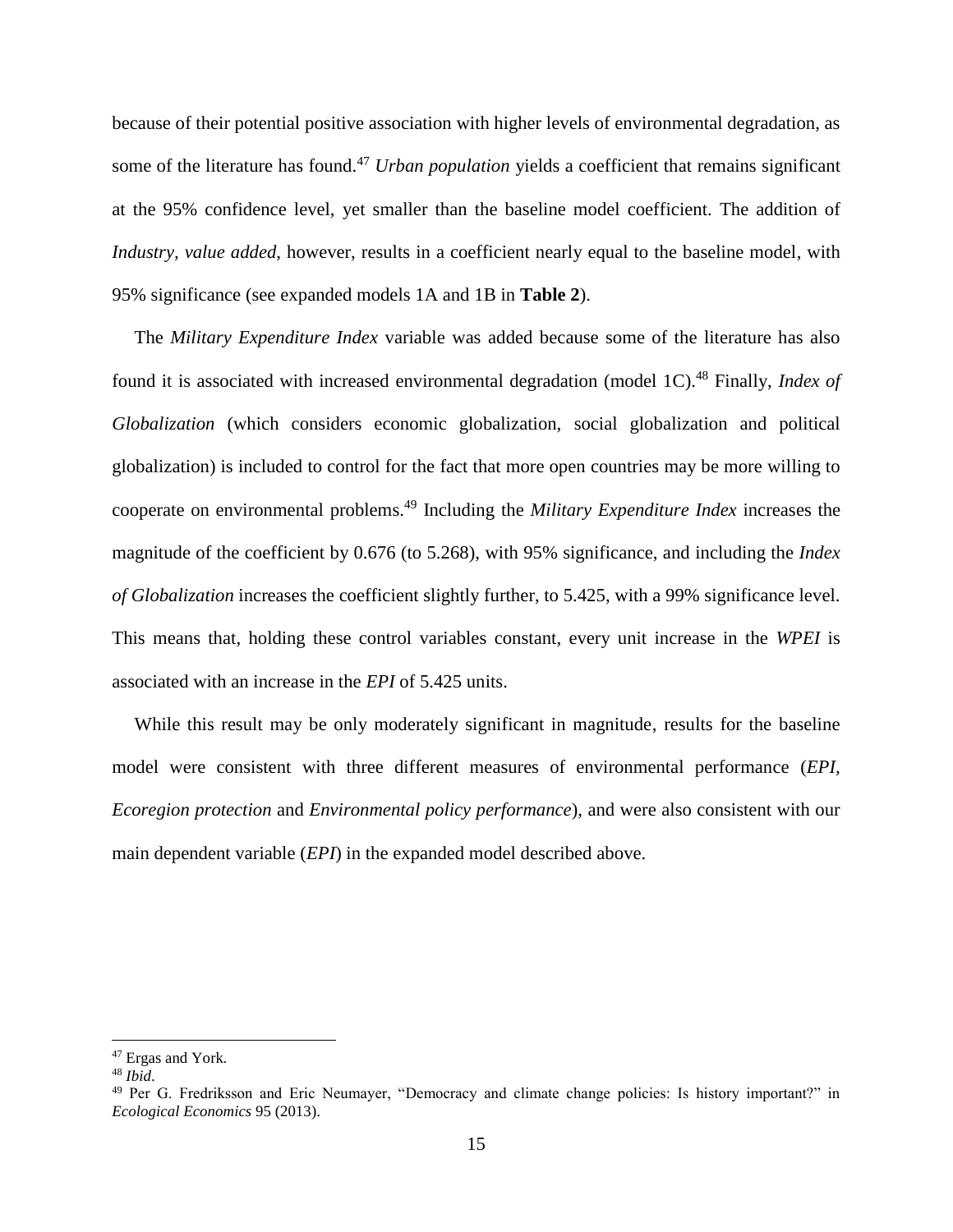|                                                                 | Model 1<br>$(Y = EPI)$ | <b>Model 1A</b><br>$(Y = EPI)$ | <b>Model 1B</b><br>$(Y = EPI)$ | Model 1C<br>$(Y = EPI)$ | <b>Model 1D</b><br>$(Y = EPI)$ |
|-----------------------------------------------------------------|------------------------|--------------------------------|--------------------------------|-------------------------|--------------------------------|
| <b>Political</b><br>Women<br><b>Empowerment</b><br><b>Index</b> | 4.558**<br>(1.935)     | 3.956**<br>(2.625)             | 4.592**<br>(1.976)             | 5.268**<br>(2.067)      | 5.425***<br>(2.04)             |
| GDP per<br>capita<br>(logged)                                   | 4.755***<br>(.613)     | 3.288***<br>(.707)             | $3.453***$<br>(.682)           | $3.773***$<br>(.681)    | $3.6***$<br>(.693)             |
| <b>GDP</b> growth rate                                          | $-.029**$<br>(.012)    | $-.021*$<br>(.011)             | $-.025**$<br>(.012)            | $-.032***$<br>(.012)    | $-.031**$<br>(.012)            |
| <b>Polity</b>                                                   | .003<br>(.049)         | .003<br>(.05)                  | $-.011$<br>(.056)              | .022<br>(.056)          | .020<br>(.057)                 |
| Urban population<br>(% of total)                                |                        | $.203***$<br>(.043)            | $.205***$<br>(.048)            | $.185***$<br>(.05)      | $.169***$<br>(.048)            |
| Industry,<br>value<br>added (% of GDP)                          |                        |                                | .011<br>(.022)                 | .029<br>(.023)          | .03<br>(.023)                  |
| <b>Military</b><br><b>Expenditure Index</b>                     |                        |                                |                                | $-.623$<br>(.449)       | $-.62$<br>(.45)                |
| <b>Index</b><br>of<br>Globalization                             |                        |                                |                                |                         | .049**<br>(.023)               |
| <b>Constant</b>                                                 | 22.444***<br>(5.375)   | 23.967***<br>(5.214)           | 22.219***<br>(5.04)            | 22.701***<br>(5.492)    | 22.014***<br>(5.315)           |
| $\mathbb{R}^2$ (overall)                                        | 0.753                  | 0.692                          | 0.709                          | 0.728                   | 0.7453                         |
| Wald $X^2$                                                      | 368.72                 | 412.09                         | 379.27                         | 386.67                  | 402.26                         |
| <b>Number</b><br>of<br>countries                                | 157                    | 157                            | 150                            | 142                     | 142                            |
| <b>Number</b><br>of<br>observations                             | 1,359                  | 1,359                          | 1,258                          | 1,176                   | 1,176                          |

<span id="page-20-0"></span>**Table 2. Linear regressions with additional control variables (models 1, 1A, 1B, 1C, and 1D).**

Robust standard errors in parentheses. \*, \*\*, \*\*\* indicate significance at the 90%, 95%, and 99% level, respectively.

### **ADDITIONAL VARIABLES ATTEMPTED**

In addition to *EPI, Ecoregion protection* and *Environmental policy performance*, I also attempted the baseline and expanded models with *CO<sup>2</sup> emissions per capita* as the dependent variable. In this case, I obtained a positive and statistically insignificant coefficient (see **Table 3**). I would have expected a negative and significant coefficient, however, which is what Ergas and York obtain when they regress  $CO<sub>2</sub>$  emissions per capita on a variable representing women's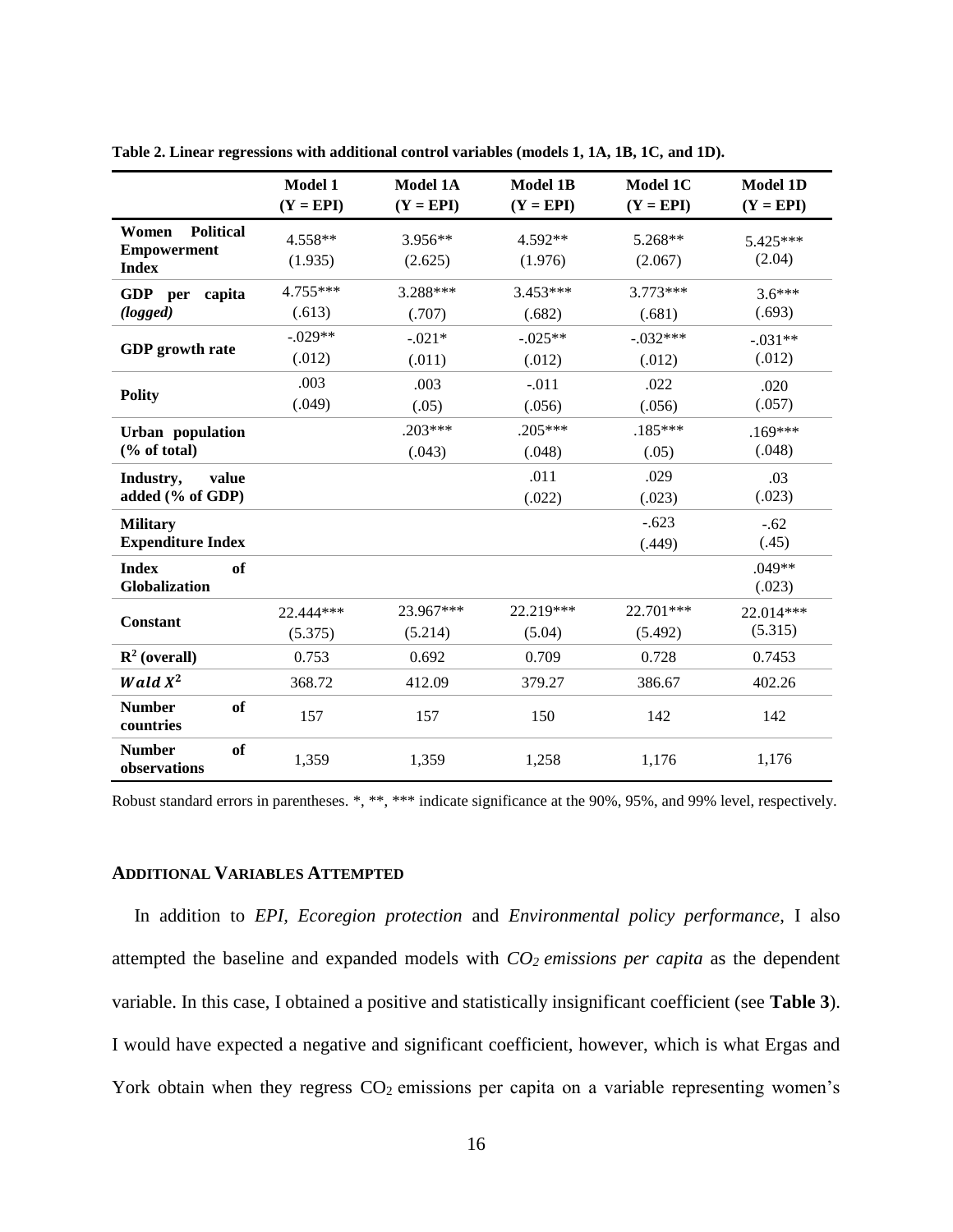political status. Although they include similar controls, some of them are weighted, their model specification is different, and their key independent variable is different. A negative and significant coefficient would imply that an increase in women's political status is associated with a decrease in  $CO_2$  emissions.<sup>50</sup> However, it is noteworthy that other empirical studies employ  $CO_2$  emissions per capita as a control variable. Fredriksson and Neumayer include it because they consider that it "reflects the amount at stake for  $CO_2$  emitters, and thus their lobbying incentives."<sup>51</sup> Mavisakalyan and Tarverdi cite Fredriksson and Neumayer's reasoning as their motivation for including it as a control.

I also attempted the expanded model with *CO<sup>2</sup> emissions per capita* as the dependent variable to test whether the relationship with the women empowerment index changed. The coefficient remained positive and not significant (see model 4A, **Table 3**).

<sup>50</sup> Ergas and York*.*

<sup>51</sup> Fredriksson and Neumayer*.*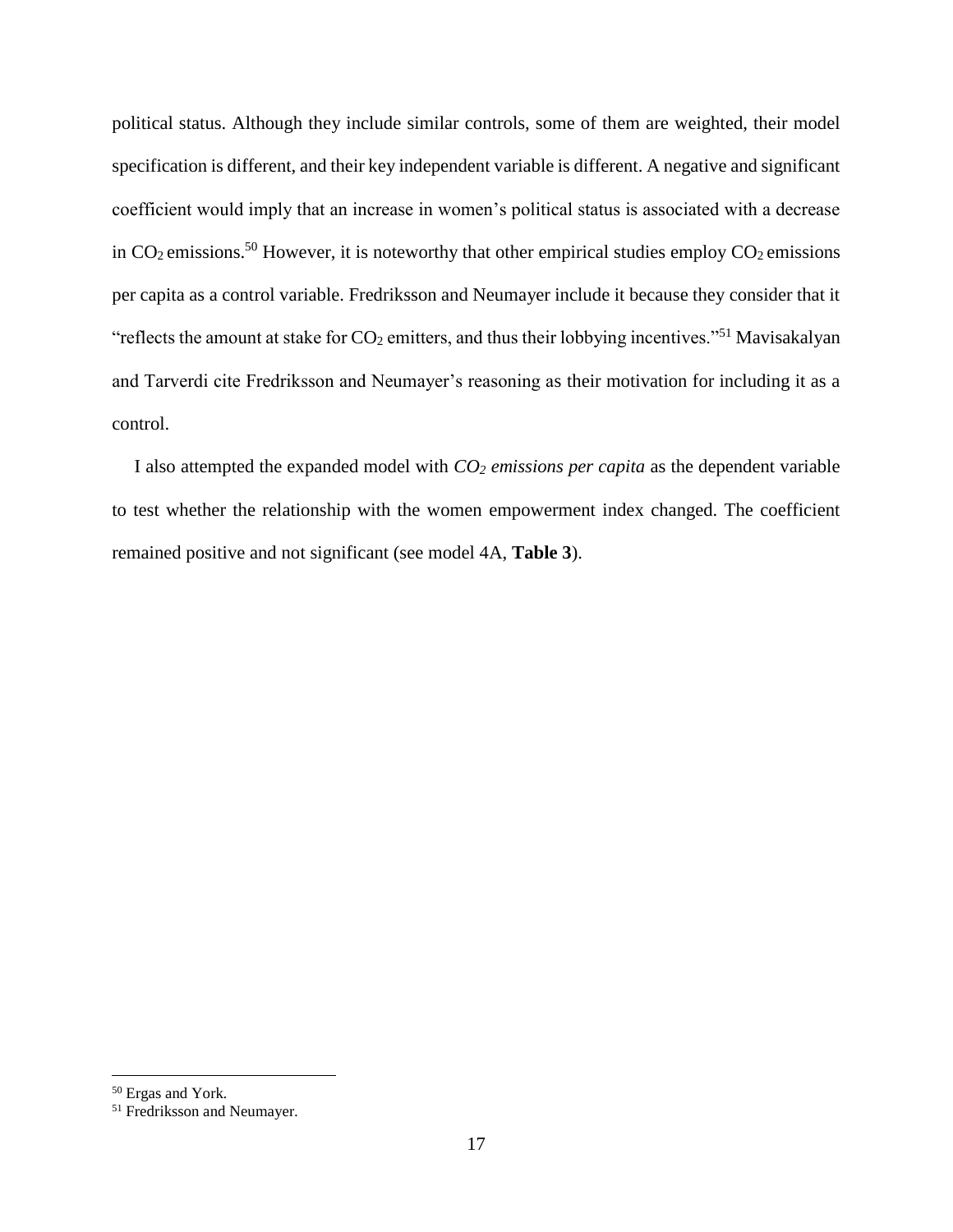|                                     | Model 1<br>$(Y = EPI)$ | <b>Model 1D</b><br>$(Y = EPI)$ | Model 4<br>$(Y = CO2)$<br>emissions, metric<br>tons per capita) | <b>Model 4A</b><br>$(Y = CO2)$<br>emissions, metric<br>tons per capita) |
|-------------------------------------|------------------------|--------------------------------|-----------------------------------------------------------------|-------------------------------------------------------------------------|
| political<br>Women                  | 4.558**                | 5.425***                       | 1.089                                                           | .7922                                                                   |
| empowerment index                   | (1.935)                | (2.04)                         | (.724)                                                          | (1.025)                                                                 |
| <b>GDP</b><br>Capita<br>per         | 4.755***               | $3.6***$                       | 1.760***                                                        | 2.128***                                                                |
| (logged)                            | (.613)                 | (.693)                         | (.221)                                                          | (.792)                                                                  |
|                                     | $-.029**$              | $-.031**$                      | $-.007**$                                                       | $-.004$                                                                 |
| <b>GDP Growth Rate</b>              | (.012)                 | (.012)                         | (.004)                                                          | (008)                                                                   |
|                                     | .003                   | .020                           | $-.005$                                                         | $-.002$                                                                 |
| <b>Polity</b>                       | (.049)                 | (.057)                         | (.015)                                                          | (.014)                                                                  |
| Urban population (%                 |                        | $.169***$                      |                                                                 | .026                                                                    |
| of total)                           |                        | (.048)                         |                                                                 | (.039)                                                                  |
| Industry, value added               |                        | .03                            |                                                                 | $.072***$                                                               |
| $(\%$ of GDP)                       |                        | (.023)                         |                                                                 | (.028)                                                                  |
| <b>Military Expenditure</b>         |                        | $-.62$                         |                                                                 | .225                                                                    |
| <b>Index</b>                        |                        | (.45)                          |                                                                 | (.138)                                                                  |
| <b>Index of Globalization</b>       |                        | $.049**$                       |                                                                 | $-0.019$                                                                |
|                                     |                        | (.023)                         |                                                                 | (.029)                                                                  |
| <b>Constant</b>                     | 22.444***              | 22.014***                      | $-11.245***$                                                    | $-17.293***$                                                            |
|                                     | (5.375)                | (5.315)                        | (1.73)                                                          | (4.685)                                                                 |
| $\mathbb{R}^2$ (overall)            | 0.753                  | 0.745                          | 0.511                                                           | 0.515                                                                   |
| Wald $X^2$                          | 368.72                 | 402.26                         | 313.68                                                          | 173.87                                                                  |
| <b>Number of countries</b>          | 157                    | 142                            | 160                                                             | 146                                                                     |
| <b>Number</b><br>of<br>observations | 1,359                  | 1,176                          | 5,741                                                           | 2,830                                                                   |

<span id="page-22-0"></span>**Table 3. Linear regressions with CO<sup>2</sup> emissions as alternate dependent variable.**

Robust standard errors in parentheses. \*, \*\*, \*\*\* indicate significance at the 90%, 95%, and 99% level, respectively.

A simple scatterplot for *CO<sup>2</sup> emissions per capita* and the *Women Political Empowerment Index* illustrates the relationship between these two variables, and there does not seem to be a clear trend. I also attempted to take the logarithm of *CO<sup>2</sup> emissions per capita*, and results were similar (see **Figures 3 and 4**).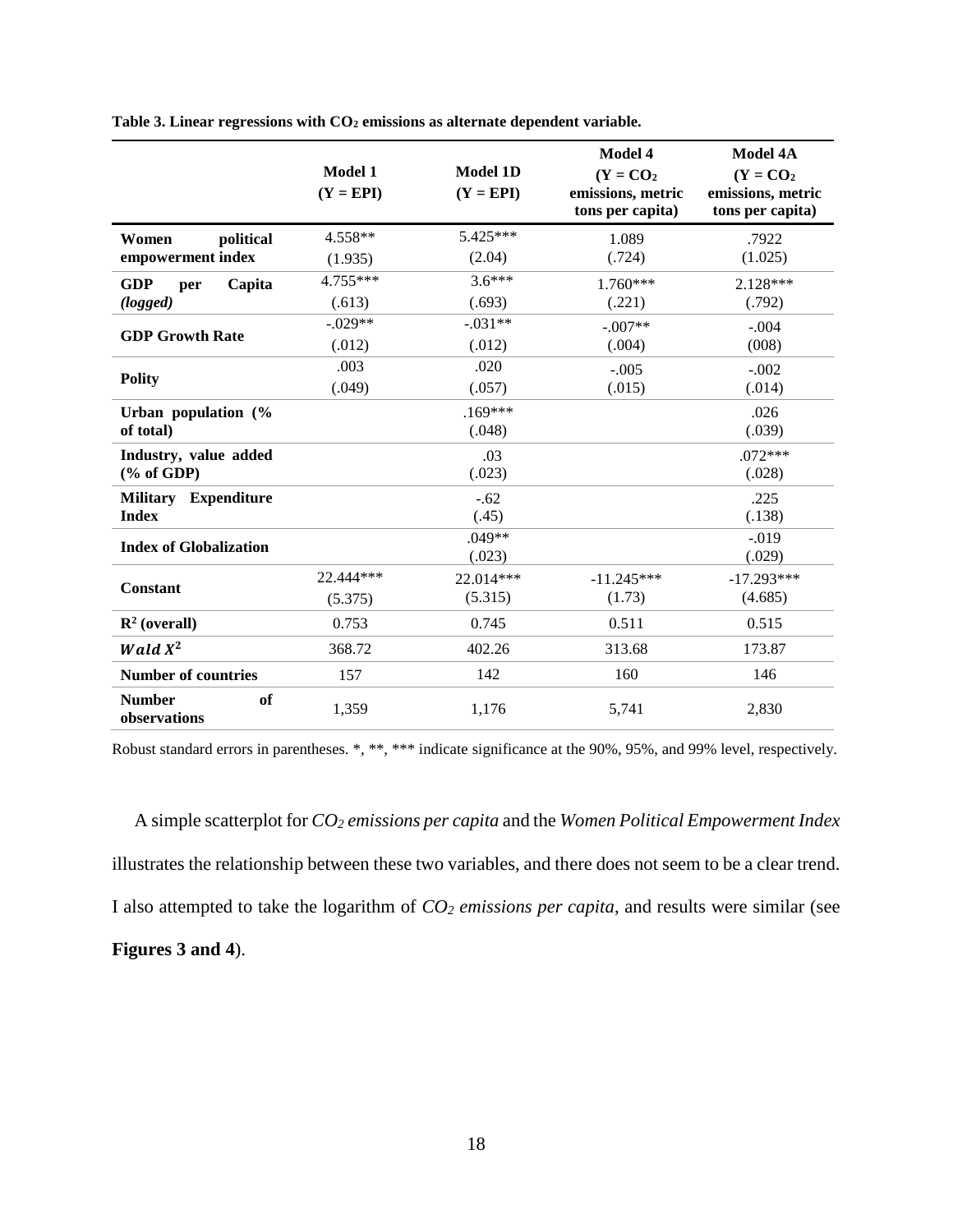

**Figure 3. Scatterplot with CO<sup>2</sup> emissions and Women Political Empowerment Index.**

<span id="page-23-0"></span>

<span id="page-23-1"></span>**Figure 4. Scatterplot with CO<sup>2</sup> emissions (logged) and Women Political Empowerment Index.**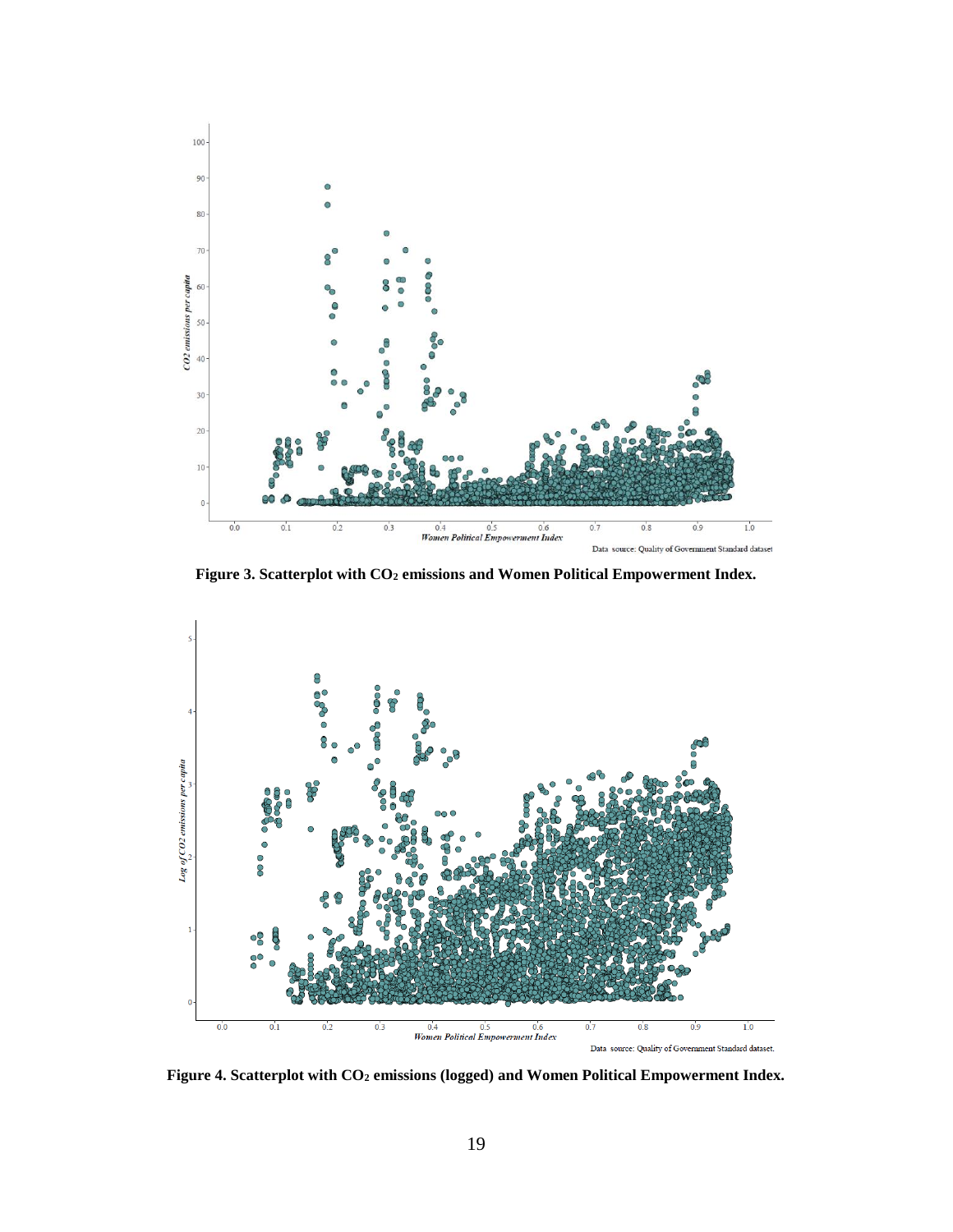A variation of the model that includes the square of the *WPEI* variable does yield a negative and significant coefficient for *CO<sup>2</sup> emissions per capita,* although only for very high levels of women empowerment, and only at the 90% level (see model 5, **Table 4**). It is also worth noting that this significance is lost when using the log of  $CO<sub>2</sub>$  emissions with the expanded model.

|                                          | Model 4<br>$(Y = CO2$ emissions,<br>metric tons per | <b>Model 4A</b><br>$(Y = CO2$ emissions,<br>metric tons per | Model 5<br>$(Y = log of CO2)$<br>emissions per |
|------------------------------------------|-----------------------------------------------------|-------------------------------------------------------------|------------------------------------------------|
|                                          | capita)                                             | capita)                                                     | capita)                                        |
|                                          | 1.089                                               | .7922                                                       | $.774**$                                       |
| <b>Women Political Empowerment Index</b> | (.724)                                              | (1.025)                                                     | (.373)                                         |
| <b>Women Political Empowerment Index</b> |                                                     |                                                             | $-.565*$                                       |
| (squared)                                |                                                     |                                                             | (.340)                                         |
|                                          | 1.760***                                            | 2.128***                                                    | .409***                                        |
| GDP per Capita (logged)                  | (.221)                                              | (.792)                                                      | (.038)                                         |
| <b>GDP Growth Rate</b>                   | $-.007**$                                           | $-.004$                                                     | $-.002***$                                     |
|                                          | (.004)                                              | (008)                                                       | (.001)                                         |
|                                          | $-.005$                                             | $-.002$                                                     | $.003*$                                        |
| <b>Polity</b>                            | (.015)                                              | (.014)                                                      | (.002)                                         |
|                                          |                                                     | .026                                                        |                                                |
| Urban population (% of total)            |                                                     | (.039)                                                      |                                                |
|                                          |                                                     | $.072***$                                                   |                                                |
| Industry, value added (% of GDP)         |                                                     | (.028)                                                      |                                                |
|                                          |                                                     | .225                                                        |                                                |
| <b>Military Expenditure Index</b>        |                                                     | (.138)                                                      |                                                |
| <b>Index of Globalization</b>            |                                                     | $-.019$                                                     |                                                |
|                                          |                                                     | (.029)                                                      |                                                |
| Constant                                 | $-11.245***$                                        | $-17.293***$                                                | $-2.527***$                                    |
|                                          | (1.73)                                              | (4.685)                                                     | (.324)                                         |
| $\mathbb{R}^2$ (overall)                 | 0.511                                               | 0.515                                                       | 0.787                                          |
| <b>Wald</b> $X^2$                        | 313.68                                              | 173.87                                                      | 11.54                                          |
| <b>Number of countries</b>               | 160                                                 | 146                                                         | 160                                            |
| <b>Number of observations</b>            | 5,741                                               | 2,830                                                       | 5,741                                          |

<span id="page-24-0"></span>

| Table 4. Linear regressions with $CO2$ emissions per capita. |  |  |  |  |
|--------------------------------------------------------------|--|--|--|--|
|--------------------------------------------------------------|--|--|--|--|

Robust standard errors in parentheses. \*, \*\*, \*\*\* indicate significance at the 90%, 95%, and 99% level, respectively.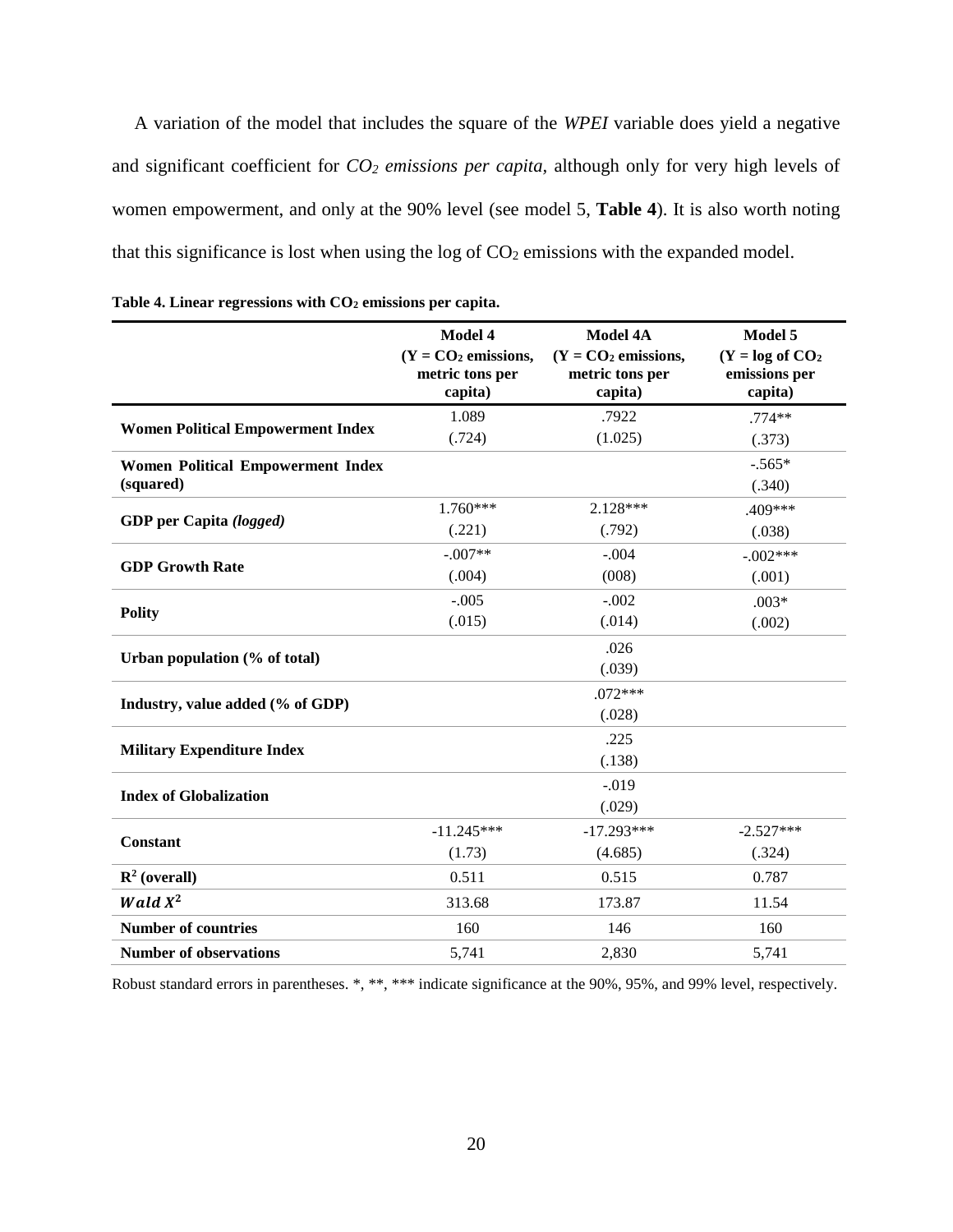I also attempted to run my model with the *EPI* and independent variables that addressed more specific aspects of women's empowerment (*Proportion of seats held by women in national parliaments, Women's Economic Rights, Women's Social Rights,* and *Women's Political Rights*), to see if there is one aspect in particular that reflected a stronger correlation with my dependent variable.

With *Proportion of seats held by women in national parliaments,* the results were not significant (see **Table 5**). This is the same case for the other three variables attempted. I might have expected *Proportion of seats held by women in national parliaments* to be positive and significant, given the results obtained by Mavisakalyan and Tarverdi.

I might also have expected results for *Women's Political Rights* to be significant, given the results in Nugent and Shandra's study, which finds that women's political status (versus educational and economic) has a stronger association with the amount of protected areas.<sup>52</sup> For *Women's Social Rights*, there are not enough observations for both the dependent and independent variables to obtain a relevant result, because this variable ends at the year 2007, while the *EPI*  begins on that year. The other two variables (*Women's Economic* and *Social Rights*) begin in 2011. Thus, a regression analysis with these two variables only holds observations for five years (2007- 2011), which could partly explain why the results are not significant.

<sup>52</sup> Nugent and Shandra*.*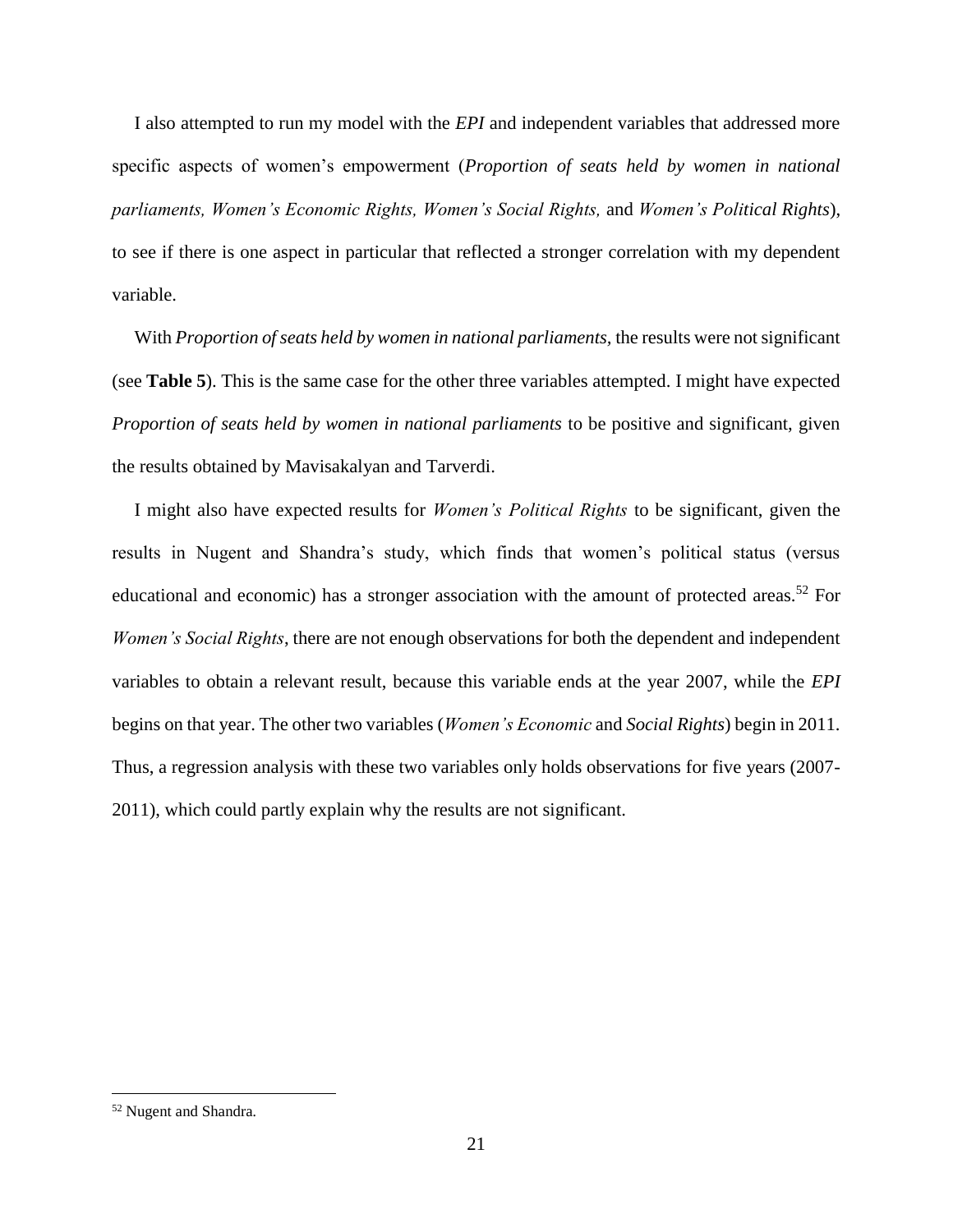| <b>Key independent</b>                    | <b>Model 1</b> | Model $1 (v2)$ | Model $1 (v3)$ | Model $1 (v4)$           |
|-------------------------------------------|----------------|----------------|----------------|--------------------------|
| variable                                  | $(Y = EPI)$    | $(Y = EPI)$    | $(Y = EPI)$    | $(Y = EPI)$              |
|                                           | 22.444***      | 24.329**       | 17.84***       | 17.967***                |
| <b>Constant</b>                           | (5.375)        | (1.372)        | (4.536)        | (4.54)                   |
| political<br>Women<br>empowerment         | 4.558**        |                |                |                          |
| index                                     | (1.935)        |                |                |                          |
| <b>Proportion of seats</b>                |                |                |                |                          |
| held by women in                          |                | $-.002$        |                |                          |
| national<br>parliaments $(\% )$           |                | (.013)         |                |                          |
| Women's                                   |                |                | .127           |                          |
| <b>Economic Rights</b>                    |                |                | (.096)         |                          |
| <b>Women's Political</b>                  |                |                |                | $-.037$                  |
| <b>Rights</b>                             |                |                |                | (.15)                    |
|                                           |                |                |                |                          |
| Women's<br><b>Social</b><br><b>Rights</b> |                |                |                | $\overline{\phantom{0}}$ |
| GDP per<br>Capita                         | 4.755***       | 4.914***       | 5.718***       | $5.73***$                |
| (logged)                                  | (.613)         | (.632)         | (.519)         | (.512)                   |
|                                           | $-.029**$      | $-.02$         | $-.039***$     | $-.039***$               |
| <b>GDP Growth Rate</b>                    | (.012)         | (.013)         | (.014)         | (.013)                   |
|                                           | .003           | .004           | $-.001$        | $-.002$                  |
| <b>Polity</b>                             | (.049)         | (.042)         | (.055)         | (.055)                   |
| $\mathbb{R}^2$ (overall)                  | 0.753          | 0.715          | 0.718          | 0.716                    |
| <b>Wald</b> $X^2$                         | 368.72         | 390.57         | 229.79         | 225.30                   |
| <b>Number of countries</b>                | 157            | 161            | 159            | 159                      |
| <b>Number</b><br>of<br>observations       | 1,359          | 1,387          | 949            | 946                      |

<span id="page-26-0"></span>**Table 5. Baseline regression with alternate independent variables.**

Robust standard in parentheses. \*, \*\*, \*\*\* indicate significance at the 90%, 95%, and 99% level, respectively.

To summarize my empirical findings, the baseline model – which controls for GDP per capita (logged), GDP growth rate, and level of democratization – with my key dependent and independent variables (*EPI* and *WPEI*, respectively) offers results that are consistent with the literature, yielding the expected positive and statistically significant association at the 95% level. When switching out the dependent variable for *Ecoregion protection* and *Environmental policy performance*, the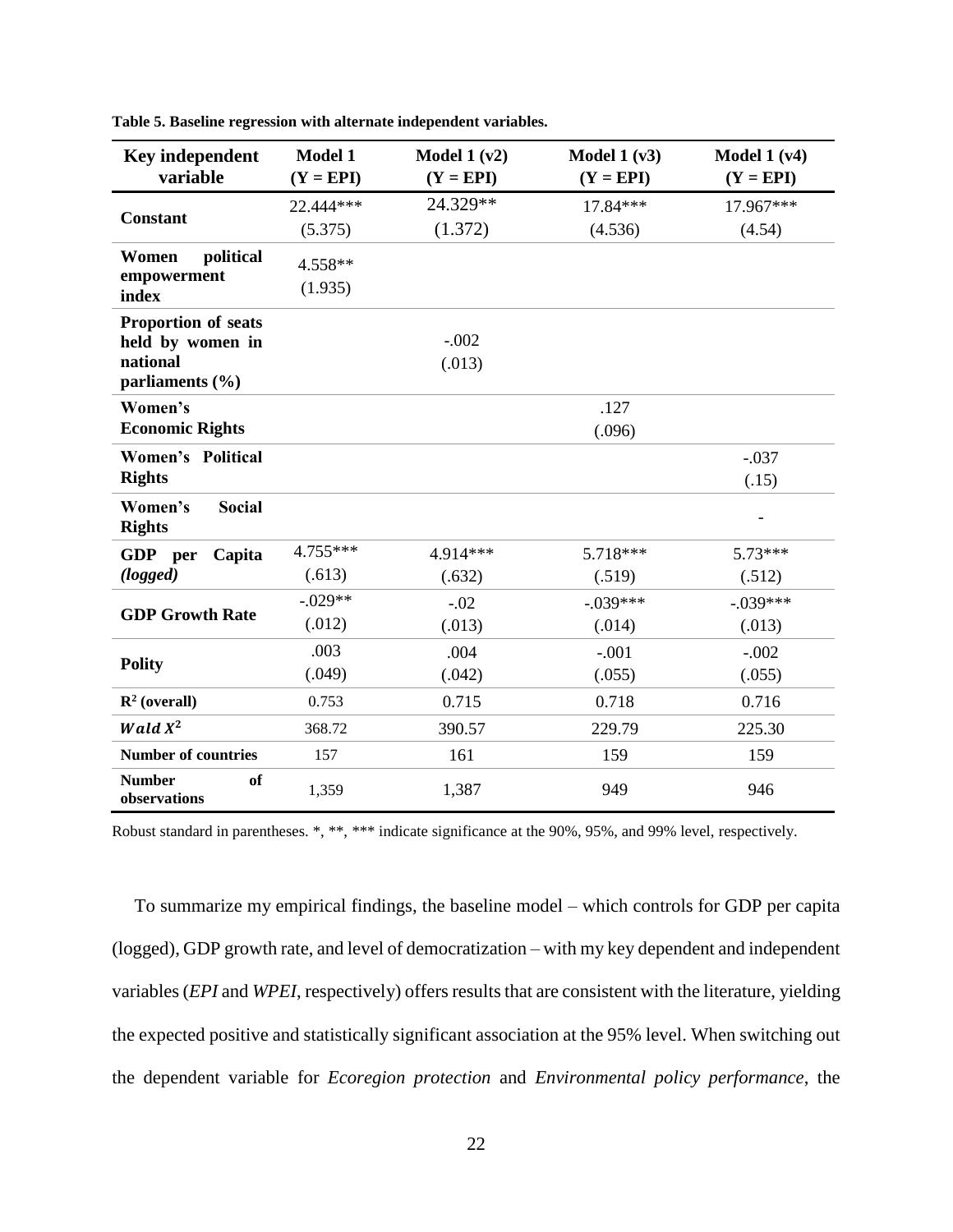baseline model remains consistent, with a positive coefficient that is of slightly lower magnitude but increased significance (99% confidence level).

The expanded model with the key dependent and independent variables (*EPI* and *WPEI*) that includes additional controls (*Percentage of urban population, Value added of industry as percentage of GDP, Military Expenditure Index,* and *Index of Globalization),* also yields results consistent with expectations, resulting in a statistically significant coefficient (99% level) of slightly larger magnitude.

Some of the additional variables attempted did not yield significant results, which was not consistent with expectations. Using *CO<sup>2</sup> emissions per capita* as the dependent variable did not produce a significant coefficient, and it does not seem to have a consistent association with my key independent variable. In the literature, however, this variable receives treatment as both a dependent and control variable, and is included for different reasons, so this lack of significance does not contradict any of the reviewed studies.

When I attempted to switch out my key independent variable with *Proportion of seats held by women in national parliaments, Women's Economic Rights, Women's Social Rights,* and *Women's Political Rights,* there was also an unexpected lack of significance in the results, perhaps due to an omitted variable that I did not consider. For the variables distinguishing women's economic and political rights, the lack of significance is also possibly due to the low number of years that data for these variables coincides with the key dependent variable (five years), while the social rights variable only has one year in common with EPI. While experimentation with these additional variables did not yield significant results, I do not consider that it contradicts the existing research.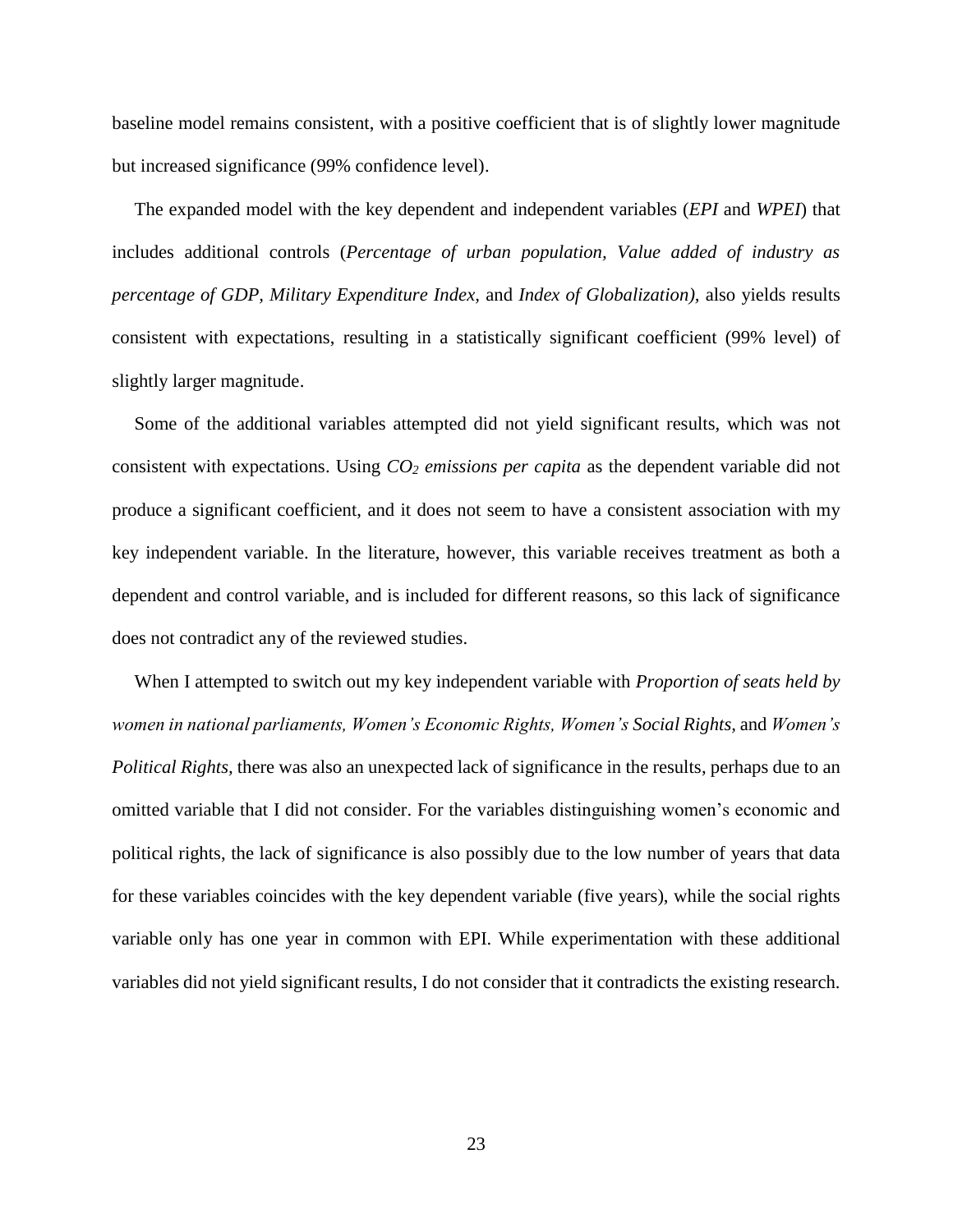#### **CONCLUSION**

<span id="page-28-0"></span>This thesis has analyzed women's empowerment as one of the potential sources of the disparate nature of environmental performance and policies across countries. The statistical analysis yielded a positive association between the *WPEI* and three of the dependent variables experimented with (*EPI, Ecoregion protection* and *Environmental policy performance)* for the baseline model, a result consistent with the existing research literature. The expanded baseline model with the key dependent and independent variables (the *EPI* and the *WPEI*) also yielded consistent results, controlling for GDP per capita, GDP growth rate, level of democratization, urbanization, industrialization, military expenditures, and globalization.

The immediate implication of my findings is that any policy favoring an increased social and political agency, including the presence of women in political decision-making bodies, may potentially lead to stronger environmental protection policies. It must be noted that while my results show a positive association between the *EPI* and the *WPEI*, the link is not necessarily causal. The causal relationship may also be complex, mediated by various factors. While the exact causal linkages will still be subject to debate and further research, existing studies, as well as the results of this thesis, indicate the side-effects of gender empowerment might include a strengthening of environmental protection efforts. It is also possible that international efforts to combat environmental degradation may have more success in regions where women enjoy greater political power and representation.<sup>53</sup> Thus, legislators promoting comprehensive efforts towards promoting gender equality could potentially enjoy the added benefit of stronger environmental policies and protection efforts.

<sup>53</sup> Mavisakalyan and Tarverdi*.*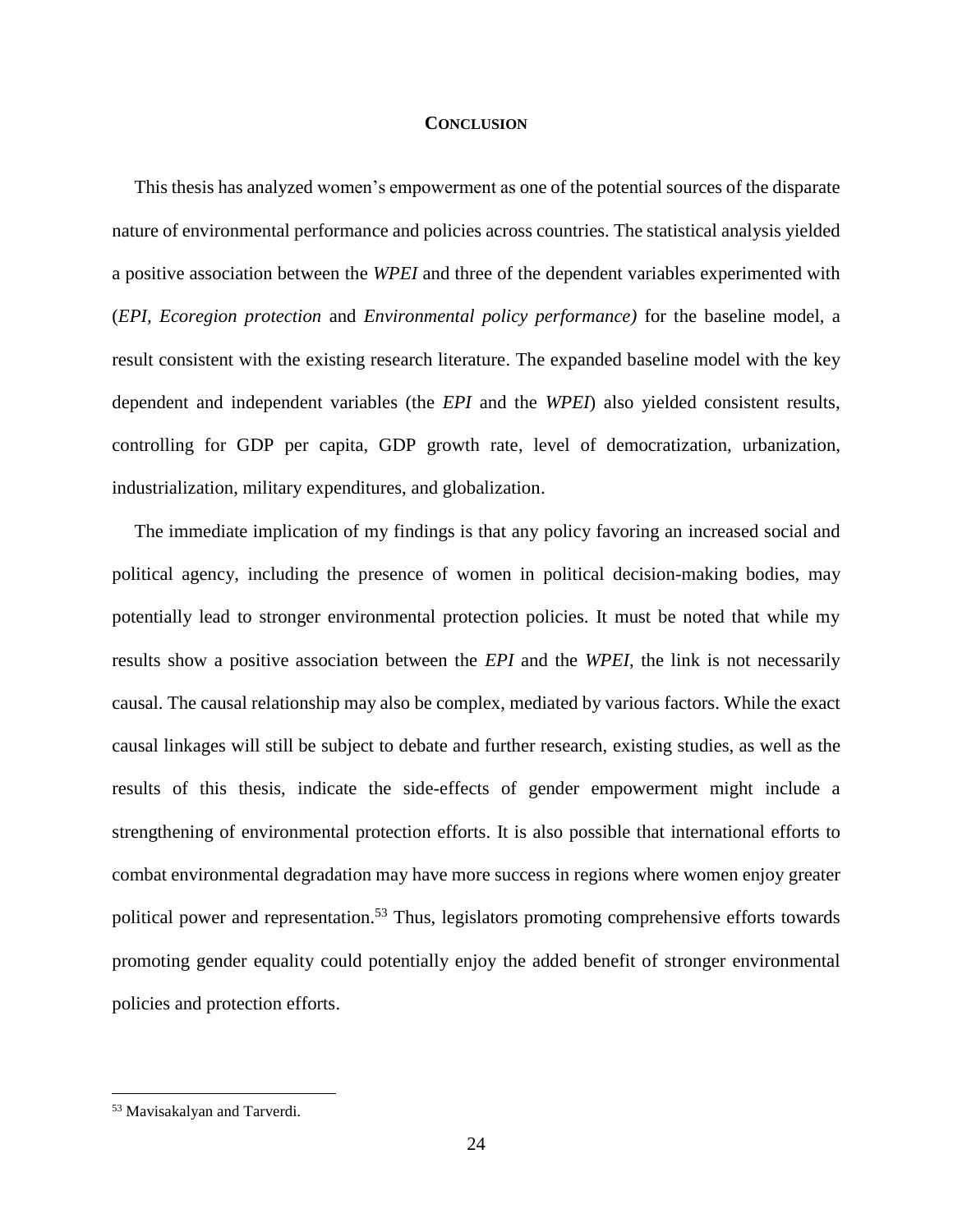# **ANNEX 1: VARIABLE DESCRIPTIONS**

<span id="page-29-0"></span>

| <b>Variable</b><br>name | Variable label                                      | Description <sup>54</sup>                                                                                                                                                                                                                                                                                                                                                                                                                                                                                                | <b>Source</b>                                                                                                                                                                                                                  |
|-------------------------|-----------------------------------------------------|--------------------------------------------------------------------------------------------------------------------------------------------------------------------------------------------------------------------------------------------------------------------------------------------------------------------------------------------------------------------------------------------------------------------------------------------------------------------------------------------------------------------------|--------------------------------------------------------------------------------------------------------------------------------------------------------------------------------------------------------------------------------|
|                         |                                                     | <b>Dependent variables</b>                                                                                                                                                                                                                                                                                                                                                                                                                                                                                               |                                                                                                                                                                                                                                |
| epi_epi                 | Environmental<br>Performance Index                  | Calculated from two indices: Environmental Health (which in turn<br>includes Health Impacts, Air Quality and Water and Sanitation)<br>and Ecosystem Vitality (which includes Water Resources,<br>Agriculture, Forests, Fisheries, Biodiversity and Habitat, and<br>Climate and Energy).                                                                                                                                                                                                                                  | <b>Environmental Performance Data</b><br>(http://epi.yale.edu/downloads).                                                                                                                                                      |
| nrmi_ecoprot            | Ecoregion protection                                | Indicates whether a country "is protecting at least 10% of all of its<br>biomes (e.g. deserts, forests, grasslands, aquatic, and tundra). It is<br>designed to capture the comprehensiveness of a government's<br>commitment to habitat preservation and biodiversity protection".                                                                                                                                                                                                                                       | Natural Resource Management Index<br>(NRMI) Data (Center for International<br><b>Earth Science Information Network -</b><br>CIESIN - Columbia University, 2011;<br>http://sedac.ciesin.columbia.edu/data/col<br>lection/nrmi). |
| sgi_en                  | Environmental<br>policy<br>performance              | This indicator considers the performance of different countries<br>national environmental policies<br>with regards to both<br>("Environmental Policy, Energy Productivity, Greenhouse Gas<br>Emissions, Particulate Matter, Water Usage, Waste Generation,<br>Material Recycling, Biodiversity, Renewable Energy"), and global<br>environmental protection efforts ("Global Environmental Policy,<br>Multilateral Environmental Agreements, Kyoto Participation and<br>Achievements"). It only considers OECD countries. | Sustainable Governance Indicators<br>(http://www.sgi-network.org/2017/).                                                                                                                                                       |
| $wdi\_{co2}$            | $CO2$ emissions (metric<br><i>tons per capita</i> ) | "Carbon dioxide emissions are those stemming from the burning<br>of fossil fuels and the manufacture of cement. They include carbon<br>dioxide produced during consumption of solid, liquid, and gas<br>fuels and gas flaring."                                                                                                                                                                                                                                                                                          | World Development Indicators (World<br>Bank).                                                                                                                                                                                  |

<sup>&</sup>lt;sup>54</sup> All citations in this column taken from the Codebook for the QoG Standard Dataset,  $\frac{https://www.qogdata-pol.gu.se/data/qog-std-jan18.pdf}{https://www.qogdata-pol.gu.se/data/qog-std-jan18.pdf}$ .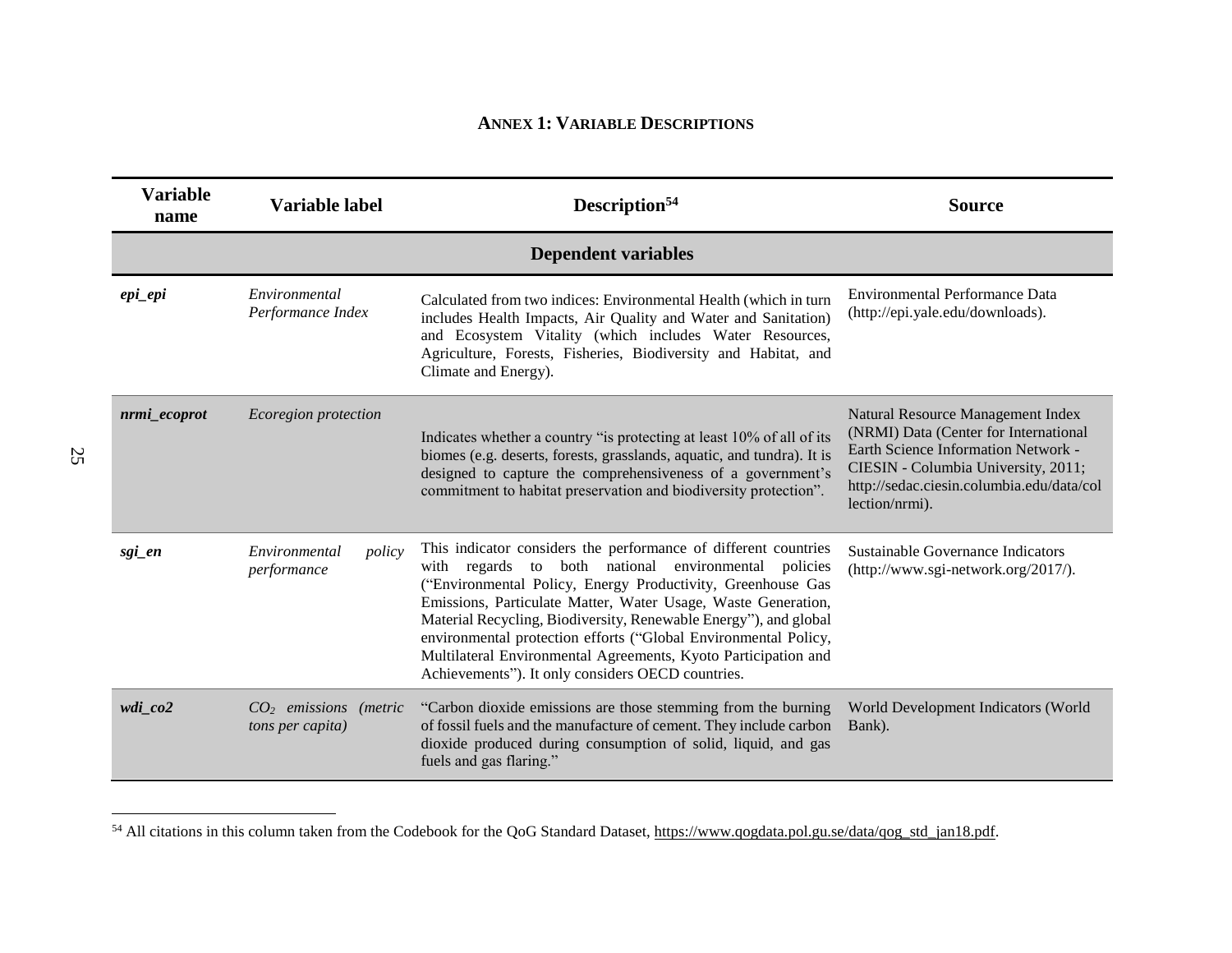| <b>Variable</b><br>name             | <b>Variable label</b>                                                   | Description <sup>54</sup>                                                                                                                                                                                                                                                                                                                                                                                                                                                                                                                                                                | <b>Source</b>                                                                                        |
|-------------------------------------|-------------------------------------------------------------------------|------------------------------------------------------------------------------------------------------------------------------------------------------------------------------------------------------------------------------------------------------------------------------------------------------------------------------------------------------------------------------------------------------------------------------------------------------------------------------------------------------------------------------------------------------------------------------------------|------------------------------------------------------------------------------------------------------|
|                                     |                                                                         | Key independent variables                                                                                                                                                                                                                                                                                                                                                                                                                                                                                                                                                                |                                                                                                      |
| vdem_gender                         | Political<br>Women<br><b>Empowerment Index</b>                          | Includes factors such as "fundamental civil liberties, women's<br>open discussion of political issues and participation in civil society<br>organizations, and the descriptive representation of women in<br>formal political positions. The index is formed by taking the<br>average of women's civil liberties index, women's civil society<br>participation index, and women's political participation index."                                                                                                                                                                        | Varieties of Democracy Dataset version<br>7.1 (https://v-dem.net/en/data/).                          |
| wdi_wip                             | Proportion of seats held<br>by women in national<br>parliaments $(\% )$ | "Women in parliaments are the percentage of parliamentary seats<br>in a single or lower chamber held by women."                                                                                                                                                                                                                                                                                                                                                                                                                                                                          | World Development Indicators (World<br>Bank).                                                        |
| ciri_wecon                          | Women's<br>Economic<br>Rights                                           | "These rights include: Equal pay for equal work, Free choice of<br>profession or employment without the need to obtain a husband or<br>male relative's consent, Equality in hiring and promotion<br>practices, Job security (maternity leave, unemployment benefits,<br>no arbitrary firing or layoffs, etc), Non-discrimination by<br>employers, The right to be free from sexual harassment in the<br>workplace, The right to work at night, The right to work in<br>occupations classified as dangerous, The right to work in the<br>military and the police force."                  |                                                                                                      |
| ciri_wopol                          | Political<br>Women's<br>Rights                                          | "These rights include: The right to vote, The right to run for<br>political office, The right to hold elected and appointed<br>government positions, The right to join political parties, The right<br>to petition government officials."                                                                                                                                                                                                                                                                                                                                                | The Cingranelli-Richards (CIRI) Human<br><b>Rights Dataset</b><br>(http://www.humanrightsdata.com/). |
| ciri_wosoc<br>Women's Social Rights |                                                                         | "These rights include: The right to equal inheritance, The right to<br>enter into marriage on a basis of equality with men, The right to<br>travel abroad, The right to obtain a passport, The right to confer<br>citizenship to children or a husband, The right to initiate a divorce,<br>The right to own, acquire, manage, and retain property brought<br>into marriage, The right to an education, The freedom to choose a<br>residence/domicile, Freedom from female genital mutilation of<br>children and of adults without their consent, Freedom from forced<br>sterilization." |                                                                                                      |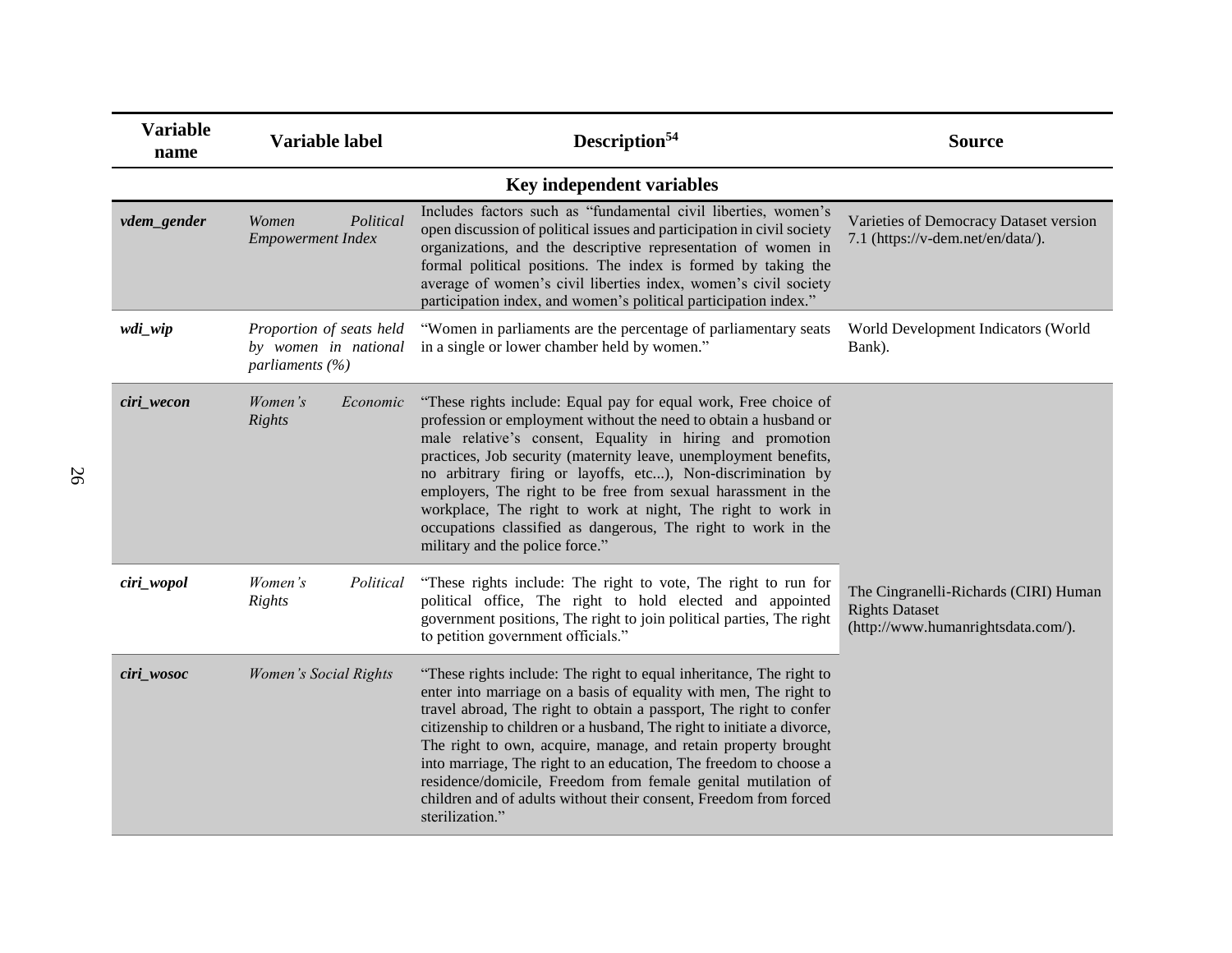| <b>Variable</b><br>name          | Variable label                                   | Description <sup>54</sup>                                                                                                                                                                                                                                                                                                                                        | <b>Source</b>                                                                                     |  |
|----------------------------------|--------------------------------------------------|------------------------------------------------------------------------------------------------------------------------------------------------------------------------------------------------------------------------------------------------------------------------------------------------------------------------------------------------------------------|---------------------------------------------------------------------------------------------------|--|
|                                  |                                                  | <b>Controls</b>                                                                                                                                                                                                                                                                                                                                                  |                                                                                                   |  |
| wdi_gdpcapcon2<br>$010$ (logged) | GDP<br>Capita<br>per<br>(Current Prices), logged | No additional description.                                                                                                                                                                                                                                                                                                                                       | <b>Expanded Trade and GDP Data</b><br>(http://privatewww.essex.ac.uk/~ksg/exp<br>tradegdp.html).  |  |
| wdi_gdpgr                        | <b>GDP</b> Growth Rate                           | "Annual percentage growth rate of GDP at market prices based on<br>constant local currency."                                                                                                                                                                                                                                                                     | World Development Indicators (World<br>Bank).                                                     |  |
| $p\_polity2$                     | Polity                                           | "The polity score is computed by subtracting the p_autoc score<br>from the p_democ score; the resulting unified polity scale ranges<br>from $+10$ (strongly democratic) to $-10$ (strongly autocratic)."                                                                                                                                                         | Polity IV Annual Time-Series, 1800-<br>2016<br>(http://www.systemicpeace.org/inscrdata<br>.html). |  |
| wdi_popurb                       | Urban population $%$ of<br><i>total</i> )        | "Refers to people living in urban areas as defined by national<br>statistical offices."                                                                                                                                                                                                                                                                          | World Development Indicators (World<br>Bank).                                                     |  |
| wdi_gdpind                       | Industry, value added (%<br>of GDP               | "Industry corresponds to ISIC divisions 10-45 and includes<br>manufacturing (ISIC divisions 15-37). It comprises value added in<br>mining, manufacturing (also reported as a separate subgroup),<br>construction, electricity, water, and gas. Value added is the net<br>output of a sector after adding up all outputs and subtracting<br>intermediate inputs." | World Development Indicators (World<br>Bank).                                                     |  |
| bicc_milexp                      | Military<br>Expenditure<br><i>Index</i>          | "The Global Militarization Index is divided into three overarching<br>categories: expenditure, personnel and heavy weapons."                                                                                                                                                                                                                                     | Bonn International Center for<br>Conversion (http://gmi.bicc.de/).                                |  |
| $dr\_{ig}$                       | <b>Index of Globalization</b>                    | "The overall index of globalization is the weighted average of the<br>following variables: economic globalization, social globalization<br>and political globalization. Most weight has been given to<br>economic followed by social globalization."                                                                                                             | Axel Dreher, KOF Index of<br>Globalization<br>(http://globalization.kof.ethz.ch/).                |  |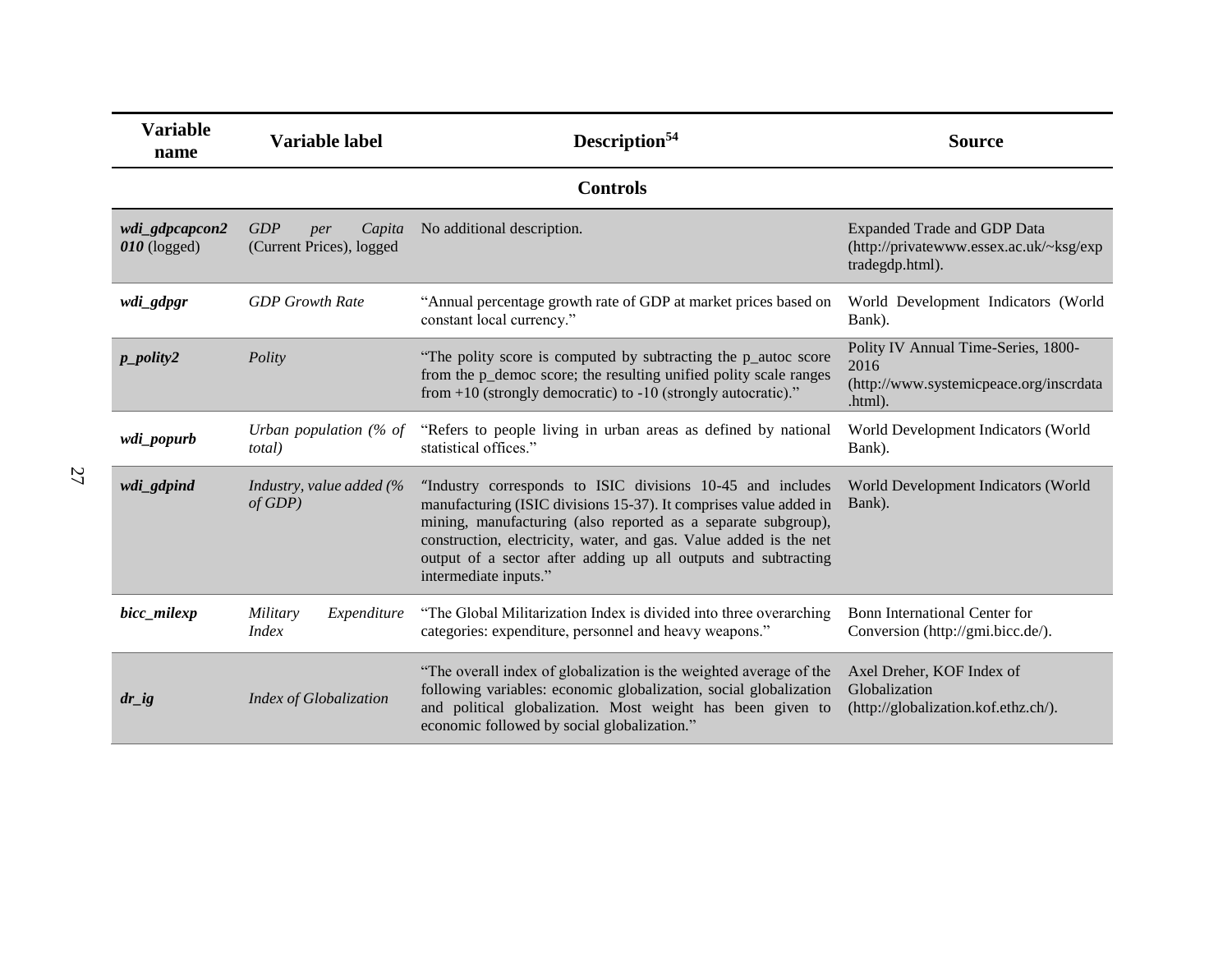<span id="page-32-0"></span>

| <b>Variable</b>                                                         | <b>Observations</b> | <b>Observations</b><br>for years | Mean <sup>55</sup> | <b>Standard</b><br>deviation | <b>Variance</b> | <b>Minimum</b><br>value | <b>Maximum</b><br>value | <b>Scale</b>                                |
|-------------------------------------------------------------------------|---------------------|----------------------------------|--------------------|------------------------------|-----------------|-------------------------|-------------------------|---------------------------------------------|
| <b>Environmental Performance</b><br><i>Index</i>                        | 1,620               | 2007-2015                        | 65.995             | 15.11                        | 228.309         | 25.65                   | 91.05                   | $1 - 100$                                   |
| <b>Ecoregion protection</b>                                             | 1,157               | 2006-2011                        | 6.253              | 3.623                        | 13.129          | $\overline{0}$          | 10                      | $0 - 10$                                    |
| <b>Environmental policy</b><br>performance                              | 164                 | 2013-2016                        | 6.044              | 1.145                        | 1.311           | 3.582                   | 8.64                    | $1 - 10$                                    |
| $CO2$ emissions (metric tons<br><i>per capita</i> )                     | 8,589               | 1960-2014                        | 4.202              | 6.904                        | 47.662          | $-.02$                  | 87.653                  | N/A                                         |
| Women political<br>empowerment index                                    | 8,620               | 1946-2016                        | .593               | .224                         | 0.05            | .04                     | .965                    | $0 - 1$                                     |
| Proportion of seats held by<br>women in national<br>parliaments $(\% )$ | 3,705               | 1990-2016                        | 15.751             | 10.92                        | 119.247         | $\overline{0}$          | 63.8                    | $0 - 100$                                   |
| <b>Women's Economic Rights</b>                                          | 4,864               | 1981-2011                        | 1.328              | .698                         | 0.487           | $\boldsymbol{0}$        | 3                       | $0 - 3$                                     |
| <b>Women's Political Rights</b>                                         | 4,915               | 1981-2011                        | 1.786              | .647                         | 0.418           | $\boldsymbol{0}$        | 3                       | $0 - 3$                                     |
| <b>Women's Social Rights</b>                                            | 3,643               | 1981-2007                        | 1.247              | .849                         | 0.721           | $\overline{0}$          | 3                       | $0 - 3$                                     |
| <b>GDP</b> per Capita (logged)                                          | 8,003               | 1960-2016                        | 8.1737             | 1.515                        | 2.296           | 4.76                    | 11.879                  | N/A                                         |
| <b>GDP</b> Growth Rate                                                  | 8,097               | 1961-2016                        | 3.897              | 6.345                        | 40.265          | $-64.047$               | 149.973                 | N/A                                         |
| <b>Polity</b>                                                           | 9,408               | 1946-2016                        | .726               | 7.45                         | 55.502          | $-10$                   | $+10$                   | $-10$ to $+10$                              |
| Urban population (% of total)                                           | 9,310               | 1960-2016                        | 49.327             | 25.046                       | 627.316         | 2.193                   | 100                     | $0 - 100$                                   |
| Industry, value added (% of<br>GDP                                      | 6,273               | 1960-2016                        | 28.908             | 13.059                       | 170.544         | 1.882                   | 213.690                 | N/A                                         |
| <b>Military Expenditure Index</b>                                       | 3,954               | 1990-2016                        | 5.231              | .531                         | 0.282           | $\boldsymbol{0}$        | 8                       | "Very low":<br><1.6<br>"Very high":<br>>6.4 |
| <b>Index of Globalization</b>                                           | 7,325               | 1970-2014                        | 46.312             | 18.339                       | 336.308         | 10.363                  | 92.838                  | $1 - 100$                                   |

# **ANNEX 2: DESCRIPTIVE STATISTICS**

<sup>55</sup> All values rounded to the third decimal.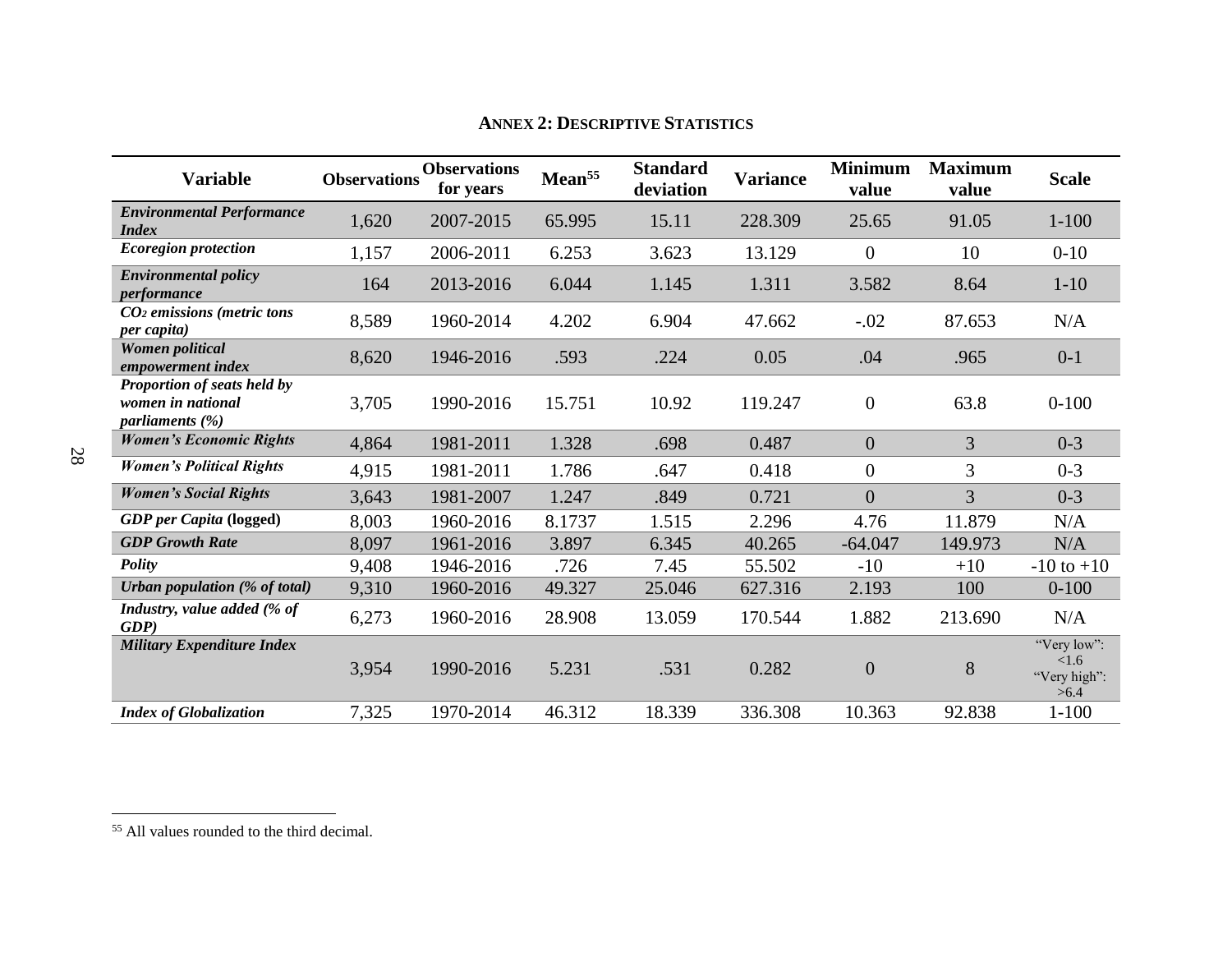| <b>Article</b>                                                                                                                                                                                                                   | Dependent variable                                                                                                                                                                                                                            | Key<br>independent<br><b>Controls</b><br>variable                                                     |                                                                                                                                                                                                      | <b>Main finding</b>                                                                                                                                                                                                                                                                                                                                                                                                                                    |  |  |
|----------------------------------------------------------------------------------------------------------------------------------------------------------------------------------------------------------------------------------|-----------------------------------------------------------------------------------------------------------------------------------------------------------------------------------------------------------------------------------------------|-------------------------------------------------------------------------------------------------------|------------------------------------------------------------------------------------------------------------------------------------------------------------------------------------------------------|--------------------------------------------------------------------------------------------------------------------------------------------------------------------------------------------------------------------------------------------------------------------------------------------------------------------------------------------------------------------------------------------------------------------------------------------------------|--|--|
| <b>Christina</b><br><b>Ergas</b><br>and<br>Richard York, "Women's<br>status and carbon dioxide<br>emissions: A quantitative<br>cross-national<br>analysis,"<br>Social Science Research,<br>Vol. 41 (2012).                       | $CO2$ emissions per capita                                                                                                                                                                                                                    | Women's<br>political status                                                                           | GDP per capita,<br>urbanization,<br>industrialization,<br>militarization, world-system<br>position, foreign direct<br>investment, the age<br>dependency ratio, and level<br>of democracy             | " $CO2$ emissions per capita are lower in<br>nations where women have higher political<br>status."                                                                                                                                                                                                                                                                                                                                                     |  |  |
| Laura A. McKinney and<br>M. Fulkerson,<br><b>Gregory</b><br><b>Equality</b><br>"Gender<br>and<br><b>Climate Justice: A Cross-</b><br>National Analysis," Social<br><b>Justice</b><br><b>Research</b><br>(June<br>$2015$ ).       | Global Footprint Network<br>$(2010)$ provides<br>corresponding estimates of<br>each<br>nation's supply of (i.e.,<br>biocapacity) and demands on<br>(i.e., the footprint) nature to<br>inform inquiries into the<br>earth's carrying capacity. | Women's<br><b>Status</b>                                                                              | Biocapacity Loss, World-<br><b>System Position,</b><br>Development and<br>Democracy, Forestland                                                                                                      | "Nations with greater female representation<br>in governing bodies have lower<br>climate footprints, controlling for domestic<br>(urbanization, production) and global<br>(world-system integration) drivers.<br>Conclusions point to the potential for gender<br>equality and improving the status of women<br>worldwide to curtail climate change."                                                                                                  |  |  |
| <b>Astghik Mavisakalyan and</b><br>Yashar Tarverdi, "Gender<br>and climate change: Do<br>female<br>parliamentarians<br>difference?"<br>make<br>in<br>of<br><b>Journal</b><br><b>European</b><br><b>Political Economy (2018).</b> | <b>Climate Laws</b> , Institutions<br>and Measures Index (CLIMI)                                                                                                                                                                              | Female political<br>representation<br>in national<br>parliaments                                      | GDP per capita (log),<br>Openness, CO <sub>2</sub> emissions<br>per capita, Democracy,<br>Autocracy, English legal<br>origin, French legal origin,<br>German legal origin,<br>Socialist legal origin | "Female representation leads countries to<br>adopt more stringent climate change policies.<br>We exploit a combination of full and partial<br>identification approaches to suggest that this<br>relationship is likely to be causal. In<br>extended results, we further demonstrate that<br>through its effects on the stringency of<br>climate change policies, female<br>parliamentary representation results in lower<br>carbon dioxide emissions." |  |  |
| Kari<br><b>Norgaard</b><br>and<br>Richard York, "Gender<br><b>State</b><br><b>Equality</b><br>and<br>Environmentalism,"<br>Gender & Society, Vol. 19<br>No. 4 (August 2005).                                                     | State participation in<br>international environmental<br>treaties                                                                                                                                                                             | Percentage of<br>legislator<br>positions in<br>national<br>Parliament<br>occupied by<br>women in 1999 | GDP per capita, Percentage<br>GDP in service, Foreign<br>direct investment<br>(percentage of GDP),<br>Official development<br>assistance                                                             | "The findings indicate that nations with<br>higher proportions of women in Parliament<br>are more prone to ratify environmental<br>treaties than are other nations."                                                                                                                                                                                                                                                                                   |  |  |

# **ANNEX 3: SUMMARY TABLE OF LITERATURE REVIEW**

<span id="page-33-0"></span>29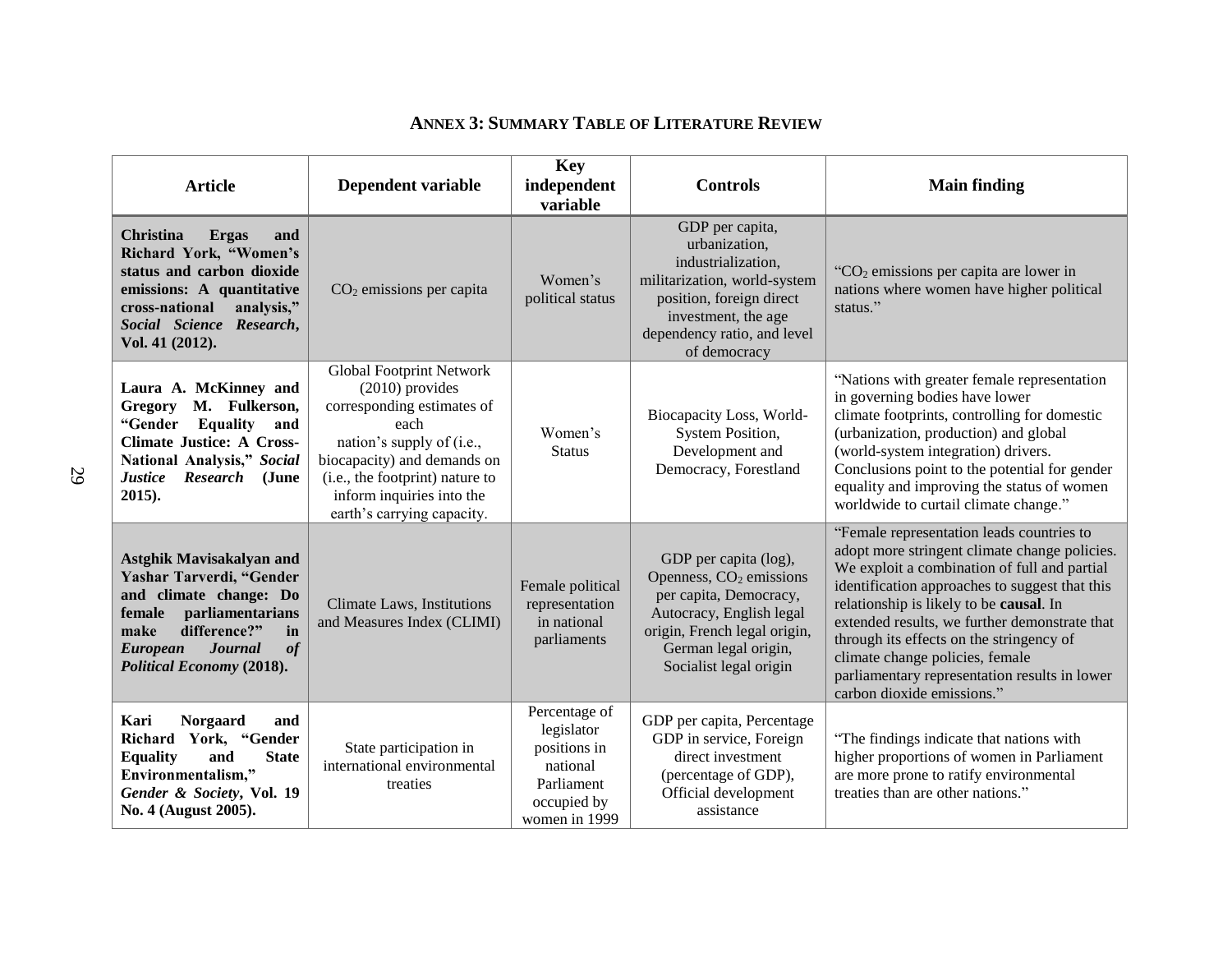|                                                                                                                                                                                                                                                             |                     | as reported by<br>Prescott-Allen                                                                                                                                      | (percentage of GDP),<br>Capitalist, Percentage urban,                                                                                                                                                                                                                                                                                 |                                                                                                                                                                                                                                                                                                                                                                                                                                                                                                                                                                                                                                                                                                                                                                                                                                                                                                                                                                                                                                                                                                                                                                                          |
|-------------------------------------------------------------------------------------------------------------------------------------------------------------------------------------------------------------------------------------------------------------|---------------------|-----------------------------------------------------------------------------------------------------------------------------------------------------------------------|---------------------------------------------------------------------------------------------------------------------------------------------------------------------------------------------------------------------------------------------------------------------------------------------------------------------------------------|------------------------------------------------------------------------------------------------------------------------------------------------------------------------------------------------------------------------------------------------------------------------------------------------------------------------------------------------------------------------------------------------------------------------------------------------------------------------------------------------------------------------------------------------------------------------------------------------------------------------------------------------------------------------------------------------------------------------------------------------------------------------------------------------------------------------------------------------------------------------------------------------------------------------------------------------------------------------------------------------------------------------------------------------------------------------------------------------------------------------------------------------------------------------------------------|
|                                                                                                                                                                                                                                                             |                     |                                                                                                                                                                       | Ln (population), Political                                                                                                                                                                                                                                                                                                            |                                                                                                                                                                                                                                                                                                                                                                                                                                                                                                                                                                                                                                                                                                                                                                                                                                                                                                                                                                                                                                                                                                                                                                                          |
|                                                                                                                                                                                                                                                             |                     |                                                                                                                                                                       | freedom                                                                                                                                                                                                                                                                                                                               |                                                                                                                                                                                                                                                                                                                                                                                                                                                                                                                                                                                                                                                                                                                                                                                                                                                                                                                                                                                                                                                                                                                                                                                          |
|                                                                                                                                                                                                                                                             |                     |                                                                                                                                                                       |                                                                                                                                                                                                                                                                                                                                       |                                                                                                                                                                                                                                                                                                                                                                                                                                                                                                                                                                                                                                                                                                                                                                                                                                                                                                                                                                                                                                                                                                                                                                                          |
| <b>Colleen Nugent and John</b><br>M. Shandra,<br>"Environmental<br><b>Protection Efforts,</b><br><b>Women's Status, and</b><br><b>World Polity: A Cross-</b><br><b>National Analysis,"</b><br>Organization &<br>Environment, Vol. 22, No.<br>2 (June 2009). | Protected land area | Index of<br>women's<br>educational<br>status, Index of<br>women's<br>economic/labor<br>status, Index of<br>women's<br>health, Index of<br>women's<br>political status | Freedom Index, Gross<br>domestic product, Rural<br>population density, Region<br>of the world: Latin America<br>and the Caribbean,<br>International tourism<br>receipts.<br>"World policy variables":<br>Environmental agreement<br>participation, Environmental<br>intergovernmental<br>organizations, IUCN<br>member organizations. | • "We find no support for broader"<br>ecofeminist claims that the overall<br>oppression of women and environmental<br>degradation are linked by a common<br>source. However, we find strong support<br>for the idea that increasing women's<br>political status in particular through<br>representation in national government has<br>a positive effect on state environmental<br>protection efforts."<br>• "We confirm that women's status in terms<br>of education, economic/labor, and health<br>has no predictive relationship to protected<br>land area. This result fails to support the<br>hypothesis based on ecofeminist theory<br>that overall empowerment of women and<br>environmental protection are<br>interconnected processes. However, the<br>political component of women's status is a<br>significant predictor of protected areas<br>$()$ . This finding is further supported by<br>the positive and significant coefficients for<br>women in parliament () and women in<br>ministerial government ()."<br>• "These results correspond nicely with<br>Norgaard and York's (2005) findings that<br>women contribute a unique voice to<br>nation-state policy making." |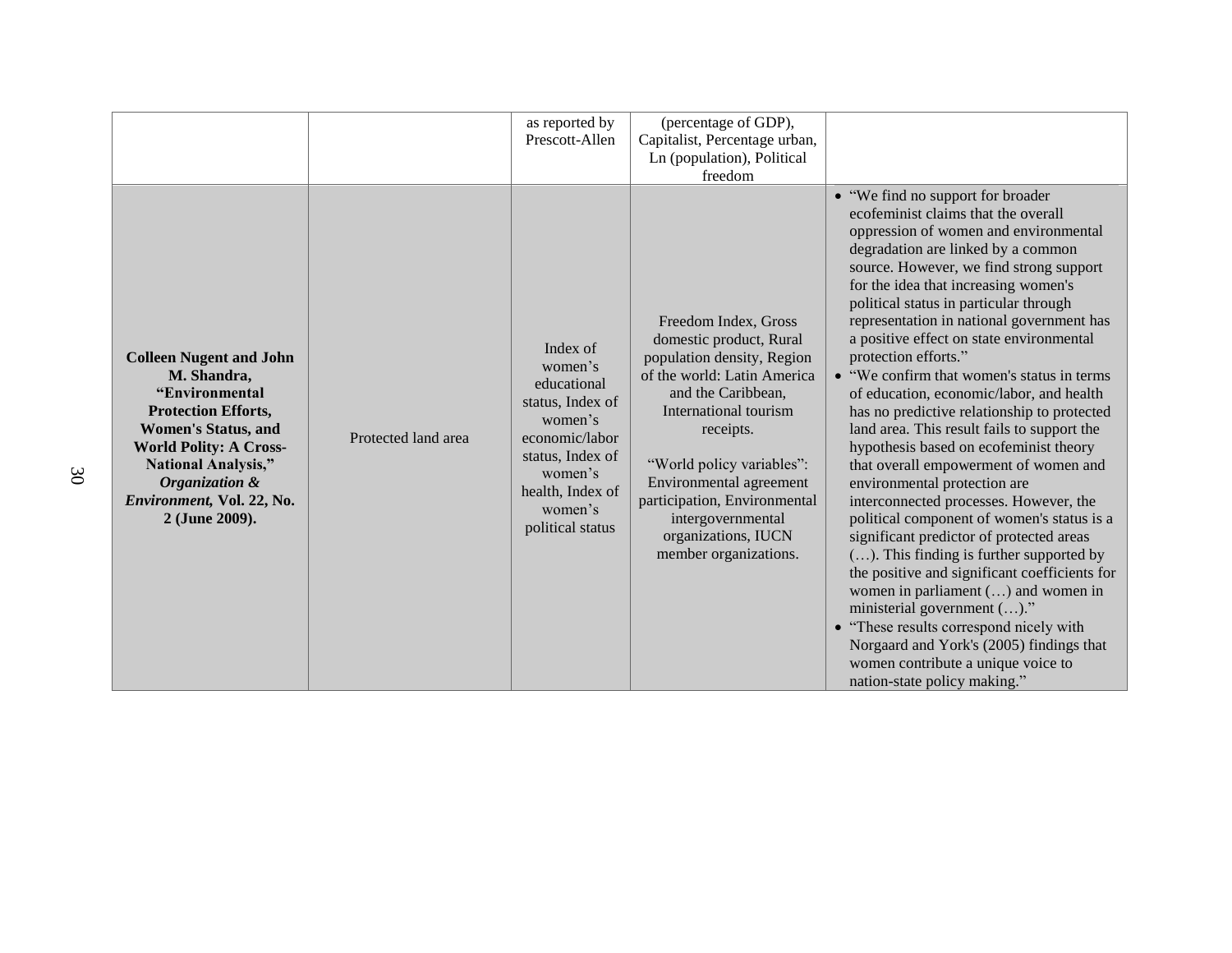### **ANNEX 4: ADDITIONAL MODELS**

**Table 6. Additional models.**

<span id="page-35-1"></span><span id="page-35-0"></span>31

|                                 | (1)                  | (2)                                   | (3)               | (4)                      | (5)               | (6)                         |
|---------------------------------|----------------------|---------------------------------------|-------------------|--------------------------|-------------------|-----------------------------|
|                                 | <b>Fixed effects</b> | <b>Fixed effects with</b><br>controls | ECM <sup>56</sup> | <b>ECM</b> with controls | GMM <sup>57</sup> | <b>GMM</b> with<br>controls |
|                                 |                      |                                       |                   |                          |                   |                             |
| WPEI (logged)                   | 0.0787               | $0.0674**$                            | 0.0441            | $0.0610*$                | $0.0441***$       | $0.0872**$                  |
|                                 | (0.0503)             | (0.0308)                              | (0.0276)          | (0.0362)                 | (0.0128)          | (0.0435)                    |
| <b>EPI</b> (logged)             |                      | $0.669***$                            | $-0.330***$       | $-0.340***$              | $0.965***$        | $0.963***$                  |
|                                 |                      | (0.0375)                              | (0.0322)          | (0.0383)                 | (0.0103)          | (0.00961)                   |
| WPEI (logged), first            |                      |                                       | $0.0539**$        | 0.0180                   |                   |                             |
| difference                      |                      |                                       | (0.0263)          | (0.0316)                 |                   |                             |
| GDP per capita                  |                      |                                       |                   | $-0.0358$                |                   |                             |
| (logged), first difference      |                      |                                       |                   | (0.0301)                 |                   |                             |
| GDP per capita (logged)         |                      | 0.0122                                |                   | 0.0114                   |                   | $0.00215***$                |
|                                 |                      | (0.00925)                             |                   | (0.0103)                 |                   | (0.000767)                  |
| GDP growth rate, first          |                      |                                       |                   | $-0.000201$              |                   |                             |
| difference                      |                      |                                       |                   | (0.000137)               |                   |                             |
| <b>GDP</b> growth rate          |                      | $-5.71e-05$                           |                   | 0.000526                 |                   | 1.11e-05                    |
|                                 |                      | (0.000140)                            |                   | (0.000355)               |                   | (0.000124)                  |
| <b>Polity, first difference</b> |                      |                                       |                   | 0.000419                 |                   |                             |
|                                 |                      |                                       |                   | (0.000471)               |                   |                             |
| <b>Polity</b>                   |                      | $-0.000439$                           |                   | $-0.000786**$            |                   | $-0.000711$                 |
|                                 |                      | (0.000393)                            |                   | (0.000335)               |                   | (0.000451)                  |
| <b>Constant</b>                 | 4.112***             | $1.245***$                            | 1.351***          | $1.291***$               | $\boldsymbol{0}$  | $\theta$                    |
|                                 | (0.0274)             | (0.157)                               | (0.134)           | (0.160)                  | (0)               | (0)                         |
| $\mathbb{R}^2$                  | 0.395                | 0.695                                 | 0.398             | 0.413                    |                   |                             |
| <b>Number of countries</b>      | 167                  | 156                                   | 166               | 155                      | 166               | 156                         |
| <b>Number of observations</b>   | 1,468                | 1,207                                 | 1,296             | 1,197                    | 1,304             | 1,207                       |

Robust standard errors in parentheses. \*, \*\*\* indicate significance at the 90%, 95%, and 99% level, respectively. The dependent variable in all of the above models is the log of the Environmental Performance Index. The GMM model results reported in columns 5 and 6 are derived from a one-step system GMM model with two lags of the endogenous variable (WPEI, log). These models are estimated using robust standard errors.

<sup>56</sup> Error Correction Model.

<sup>&</sup>lt;sup>57</sup> Generalized method of moments estimation.